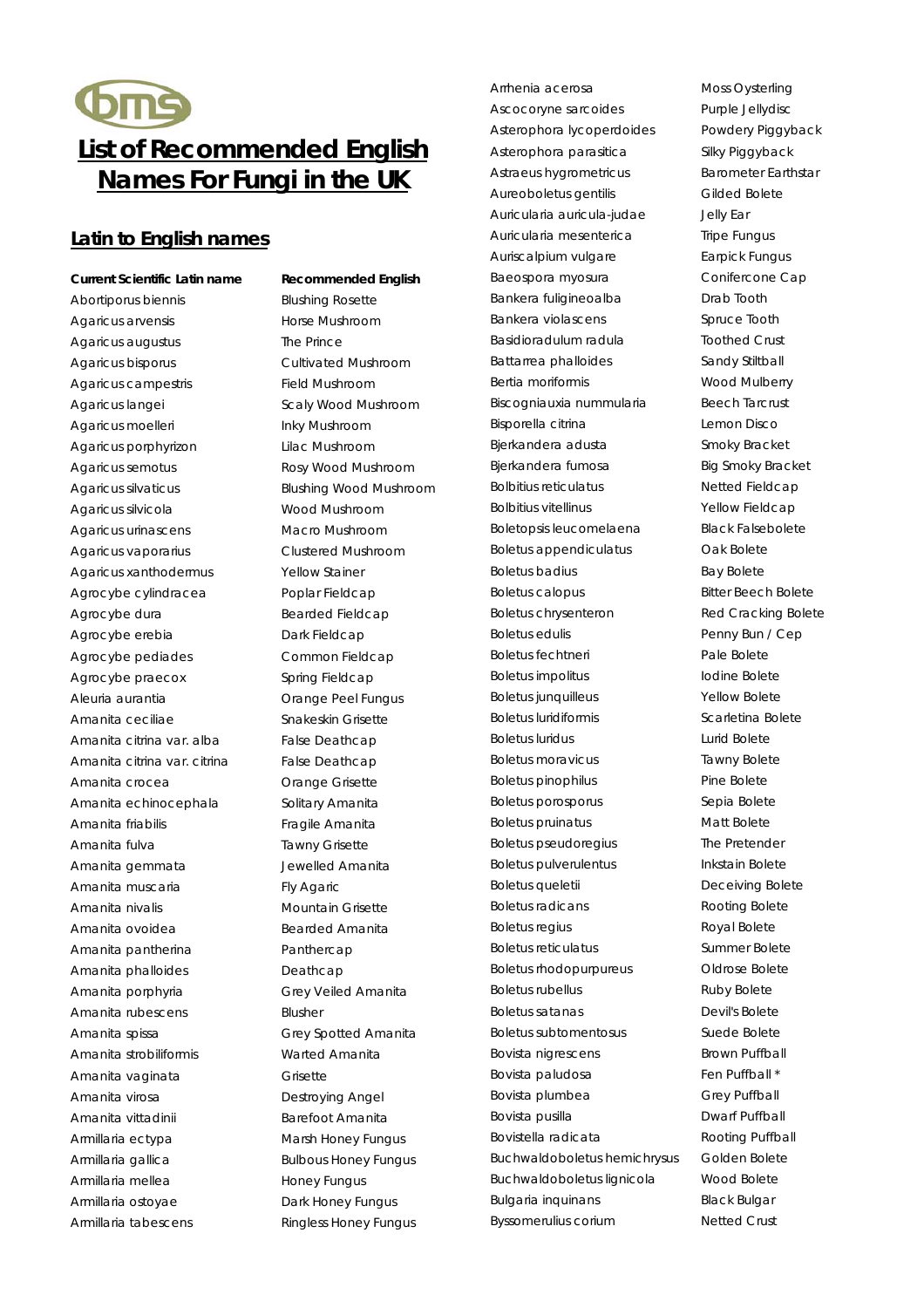Calocera cornea Small Stagshorn Calocera pallidospathulata Pale Stagshorn Calocera viscosa Yellow Stagshorn Calocybe carnea Pink Domecap Calocybe chrysenteron Yellow Domecap Calocybe gambosa St. George's Mushroom Calocybe ionides Violet Domecap Calocybe onychina Lilac Domecap Caloscypha fulgens Golden Cup Calvatia gigantea Giant Puffball Camarophyllopsis atropuncta Dotted Fanvault Camarophyllopsis hymenocephala Dark Fanvault Cantharellula umbonata The Humpback Cantharellus aurora Golden Chanterelle Cantharellus cibarius Chanterelle Cantharellus cinereus **Ashen Chanterelle** Cantharellus friesii Orange Chanterelle Cantharellus melanoxeros Blackening Chanterelle Cantharellus tubaeformis Trumpet Chanterelle Chalciporus piperatus Peppery Bolete Chamaemyces fracidus Dewdrop Dapperling Chlorociboria aeruginascens Green Elfcup Chlorophyllum molybdites False Parasol Chondrostereum purpureum Silverleaf Fungus Chroogomphus rutilus Copper Spike Chrysomphalina chrysophylla Golden Navel Chrysomyxa pirolata Wintergreen Rust Ciboria caucus Alder Goblet Clathrus archeri Devil's Fingers Clathrus ruber **Red Cage** Clavaria acuta Pointed Club Clavaria argillacea Moor Club Clavaria fragilis White Spindles Clavaria fumosa Smoky Spindles Clavaria greletii Dark Club Clavaria purpurea Purple Spindles Clavaria rosea Rose Spindles Clavaria straminea eta straw Club Clavaria zollingeri Violet Coral Clavariadelphus pistillaris Giant Club Claviceps purpurea external error error error error en Ergot Clavicorona pyxidata Candelabra Coral Clavicorona taxophila Yew Club Clavulina cinerea Grey Coral Clavulina coralloides Crested Coral Clavulina rugosa Wrinkled Club Clavulinopsis corniculata Meadow Coral Clavulinopsis fusiformis Golden Spindles Clavulinopsis helvola Yellow Club Clavulinopsis laeticolor Flandsome Club Clavulinopsis luteoalba **Apricot Club** Clavulinopsis umbrinella Beige Coral Clavulinopsis vernalis Moss Club Clitocybe alexandri **Alexander's Funnel** 

Clitocybe dealbata Ivory Funnel Clitocybe ditopus Mealy Frosted Funnel Clitocybe fragrans Fragrant Funnel Clitocybe geotropa Trooping Funnel Clitocybe gibba Common Funnel Clitocybe nebularis Clouded Funnel Clitocybe odora **Aniseed Funnel** Clitocybe phaeophthalma Chicken Run Funnel Clitocybe phyllophila Frosty Funnel Clitocybe rivulosa Fool's Funnel Clitocybe vibecina Mealy Funnel Clitopilus prunulus The Miller Collybia butyracea Butter Cap Collybia cirrhata Piggyback Shanklet Collybia confluens Clustered Toughshank Collybia cookei Splitpea Shanklet Collybia dryophila Russet Toughshank Collybia erythropus Redleg Toughshank Collybia fusipes Spindle Toughshank Collybia maculata Spotted Toughshank Collybia peronata Wood Woollyfoot Collybia racemosa Branched Shanklet Collybia tuberosa Lentil Shanklet Coltricia perennis Tiger's Eye Coniophora puteana Wet Rot Conocybe albipes Milky Conecap Conocybe arrhenii Ringed Conecap Conocybe filaris Fool's Conecap Coprinus acuminatus Humpback Inkcap Coprinus ammophilae Dune Inkcap Coprinus atramentarius Common Inkcap

Coprinus comatus Coprinus disseminatus Fairy Inkcap Coprinus domesticus Firerug Inkcap Coprinus episcopalis Mitre Inkcap Coprinus jonesii Bonfire Inkcap Coprinus lagopus Hare'sfoot Inkcap Coprinus micaceus Glistening Inkcap Coprinus niveus Snowy Inkcap Coprinus picaceus Magpie Inkcap Coprinus plicatilis Pleated Inkcap Cordyceps capitata Drumstick Truffleclub Cordyceps militaris Scarlet Caterpillarclub Cordyceps ophioglossoides Snaketongue Truffleclub Cortinarius alboviolaceus Pearly Webcap Cortinarius anomalus Variable Webcap Cortinarius armillatus Red Banded Webcap Cortinarius atrovirens **Colivation** Olive Webcap Cortinarius bolaris **Dappled Webcap** Cortinarius bulliardii **Hotfoot Webcap** Cortinarius caerulescens Mealy Bigfoot Webcap Cortinarius camphoratus Goatcheese Webcap Cortinarius cinnamomeus Cinnamon Webcap

Clitocybe clavipes Club Foot Shaggy Inkcap / Lawyer's Wig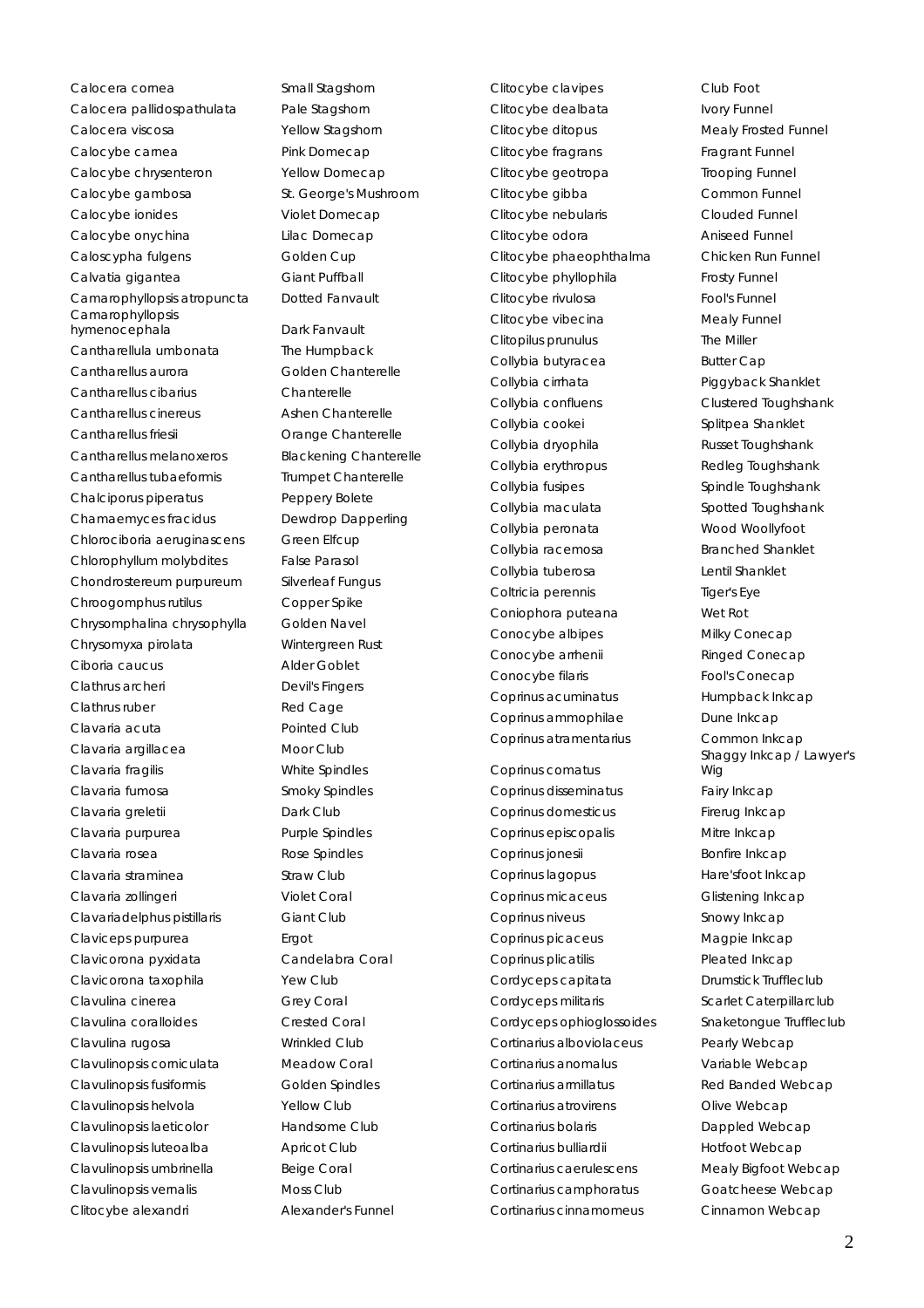Cortinarius decipiens **Sepia Webcap** Cortinarius delibutus **Yellow Webcap** Cortinarius fervidus **Dyer's Webcap** Cortinarius hemitrichus Frosty Webcap Cortinarius hinnuleus **Earthy Webcap** Cortinarius infractus **Bitter Webcap** Cortinarius limonius **Sunset Webcap** Cortinarius livido-ochraceus Wrinkled Webcap Cortinarius mucifluus Slimy Webcap Cortinarius mucosus **Cortinarius** mucosus **Cortinarius** Orange Webcap Cortinarius orellanus Fool's Webcap Cortinarius paleaceus Pelargonium Webcap Cortinarius pholideus Scaly Webcap Cortinarius praestans Goliath Webcap Cortinarius purpurascens Bruising Webcap Cortinarius rubellus **Deadly Webcap** Cortinarius sanguineus Bloodred Webcap Cortinarius scaurus Green Webcap Cortinarius semisanguineus Surprise Webcap Cortinarius sodagnitus Bitter Bigfoot Webcap Cortinarius spilomeus Freckled Webcap Cortinarius splendens Splendid Webcap Cortinarius stillatitius Purple Stocking Webcap Cortinarius talus extended the Honey Webcap Cortinarius torvus Stocking Webcap Cortinarius traganus Gassy Webcap Cortinarius triumphans Birch Webcap Cortinarius trivialis Cortinarius trivialis Cortinarius varius Contrary Webcap Cortinarius violaceus violet Webcap Cotylidia pannosa Woolly Rosette Cotylidia undulata Stalked Rosette Craterellus cornucopioides Horn of Plenty Crepidotus applanatus Flat Oysterling Crepidotus luteolus Yellowing Oysterling Crepidotus mollis **Peeling Oysterling** Crepidotus variabilis Variable Oysterling Crinipellis scabella Hairy Parachute Crucibulum laeve Common Bird's Nest Cryptomyces maximus Willow Blister Cudonia circinans Redleg Jellybaby Cudonia confusa Cinnamon Jellybaby Cudoniella acicularis Oak Pin Cudoniella clavus Spring Pin Cyathus olla Field Bird's Nest Cyathus striatus Fluted Bird's Nest Cystoderma amianthinum Earthy Powdercap Cystoderma carcharias Pearly Powdercap Cystolepiota bucknallii Lilac Dapperling Cytidia salicina et al. Scarlet Splash Dacrymyces stillatus Common Jellyspot Daedalea quercina **Oak Mazegill** Daedaleopsis confragosa Blushing Bracket

Daldinia concentrica

Balls

King Alfred's Cakes / Cramp

Datronia mollis **Common Mazegill** Dermoloma cuneifolium Crazed Cap Diatrype bullata Willow Barkspot Diatrype disciformis Beech Barkspot Diatrype stigma<br>
Common Tarcrust Disciotis venosa Bleach Cup Doassansia limosellae Mudwort Smut Dumontinia tuberosa and anemone Cup Elaphomyces granulatus False Truffle Encoelia furfuracea Spring Hazelcup Encoelia glauca<br>
Green Hazelcup Entoloma bloxamii Big Blue Pinkgill \* Entoloma cetratum Honey Pinkgill Entoloma chalybaeum Indigo Pinkgill Entoloma clypeatum Shield Pinkgill Entoloma conferendum Star Pinkgill Entoloma griseocyaneum Felted Pinkgill Entoloma hebes Pimple Pinkgill Entoloma incanum Mousepee Pinkgill Entoloma jubatum Sepia Pinkgill Entoloma papillatum Papillate Pinkgill Entoloma pleopodium Aromatic Pinkgill Entoloma porphyrophaeum Lilac Pinkgill Entoloma prunuloides Mealy Pinkgill Entoloma rhodopolium Wood Pinkgill Entoloma roseum Rosy Pinkgill Entoloma sericellum Cream Pinkgill Entoloma sericeum Silky Pinkgill Entoloma serrulatum Blue Edge Pinkgill Entoloma sinuatum Livid Pinkgill Entyloma eryngii Sea Holly Smut Entyloma henningsianum Brookweed Smut Entyloma ossifragi entyloma and Bog Asphodel Smut Epichloe typhina Choke Exidia glandulosa Witches' Butter Exidia nucleata Crystal Brain Exidia thuretiana White Brain Exobasidium expansum Northern Bilberry Redleaf Exobasidium sydowianum Bearberry Redleaf Exobasidium vaccinii Cowberry Redleaf Faerberia carbonaria Firesite Funnel Fistulina hepatica<br>
Beefsteak Fungus Flammulina velutipes **Velvet Shank** Galerina hypnorum Moss Bell Galerina marginata Funeral Bell Galerina paludosa Bog Bell Galerina pumila **Dwarf Bell** Galerina vittiformis **Hairy Leg Bell** Ganoderma applanatum Artist's Bracket Ganoderma australe **Southern Bracket** Ganoderma lucidum Lacquered Bracket Geastrum berkeleyi Berkeley's Earthstar Geastrum campestre Field Earthstar Geastrum corollinum Weathered Earthstar

Fomes fomentarius **Hoof Fungus / Tinder Bracket**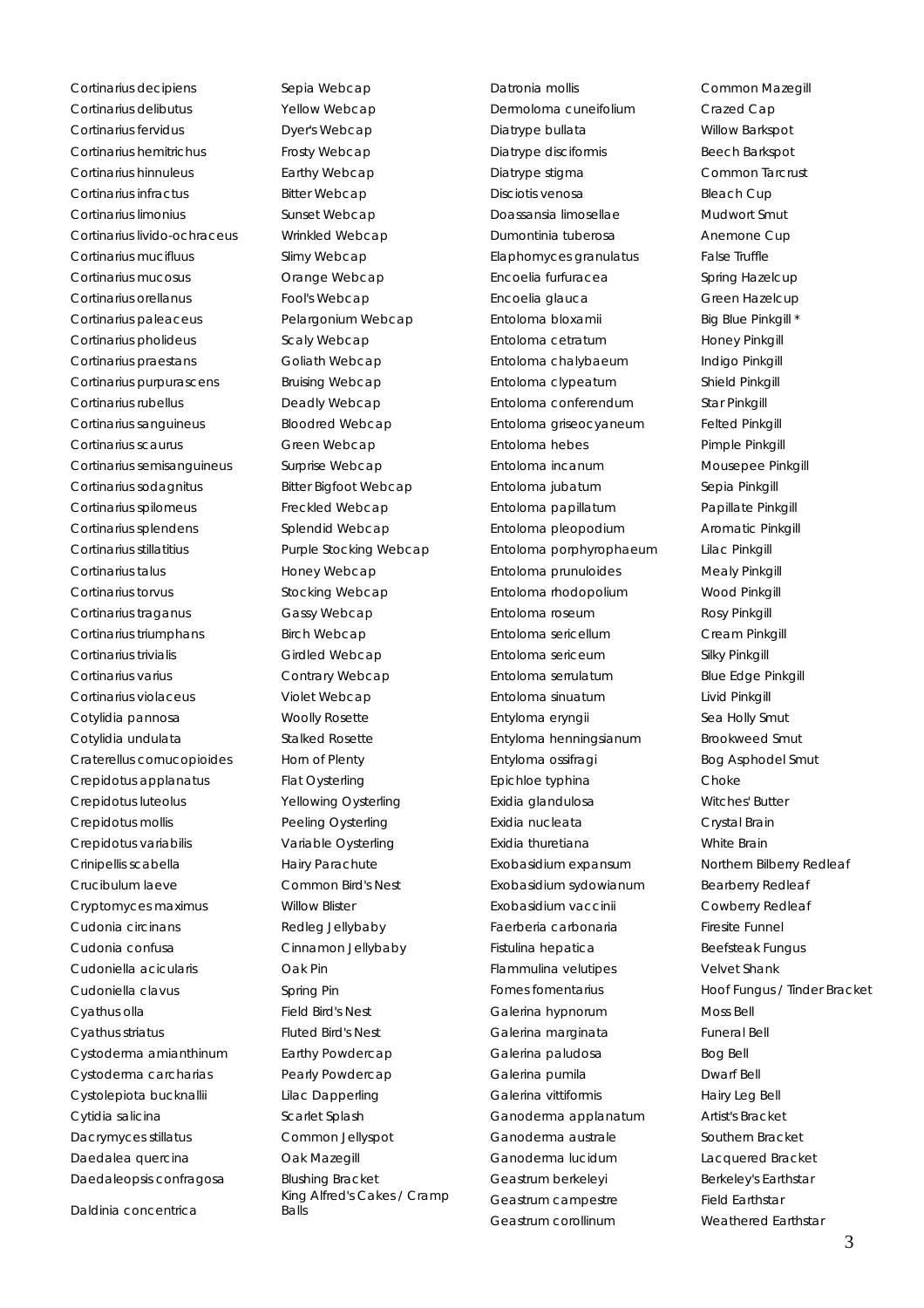Geastrum elegans **Elegant Earthstar** Geastrum fimbriatum **Sessile Earthstar** Geastrum fornicatum Arched Earthstar Geastrum lageniforme Flask Earthstar Geastrum minimum Tiny Earthstar Geastrum quadrifidum Rayed Earthstar Geastrum schmidelii **Dwarf Earthstar** Geastrum striatum **Striate Earthstar** Geastrum triplex Collared Earthstar Geoglossum atropurpureum Dark-purple Earthtongue Geoglossum umbratile Plain Earthtongue Geopora sumneriana **Cedar Cup** Geopyxis carbonaria Stalked Bonfire Cup Gloeophyllum odoratum Anise Mazegill Gloeophyllum sepiarium Conifer Mazegill Gomphidius glutinosus Slimy Spike Gomphidius roseus **Rosy Spike** Gomphus clavatus **Pig's Ear** Grifola frondosa Hen of the Woods Guepinia helvelloides Salmon Salad Gymnopilus junonius **Spectacular Rustgill** Gymnopilus penetrans Common Rustgill Gymnopilus sapineus **Scaly Rustgill** Gyrodon lividus Alder Bolete Gyromitra esculenta False Morel Gyromitra infula entity and the Pouched False Morel Gyroporus castaneus Chestnut Bolete Handkea excipuliformis Pestle Puffball Handkea utriformis Mosaic Puffball Hapalopilus nidulans Cinnamon Bracket Hapalopilus salmonicolor Salmon Bracket Hebeloma crustuliniforme Poisonpie Hebeloma mesophaeum Veiled Poisonpie Hebeloma radicosum Rooting Poisonpie Hebeloma sacchariolens Sweet Poisonpie Hebeloma sinapizans Bitter Poisonpie Helvella acetabulum Vinegar Cup Helvella crispa White Saddle Helvella elastica Elastic Saddle Helvella lacunosa Elfin Saddle Helvella macropus Felt Saddle Hemimycena lactea Milky Bonnet Hemimycena tortuosa Dewdrop Bonnet Hericium cirrhatum Tiered Tooth \* Hericium coralloides Coral Tooth \* Hericium erinaceum Bearded Tooth \* Heterobasidion annosum Root Rot Hohenbuehelia culmicola Marram Oyster Hohenbuehelia mastrucata Woolly Oyster Humaria hemisphaerica Glazed Cup Hyalopsora adianti-capilli-veneris Maidenhair Rust Hydnellum aurantiacum Orange Tooth Hydnellum auratile Gold Tooth Hydnellum caeruleum Blue Tooth Hydnellum concrescens Zoned Tooth

Hydnellum ferrugineum Mealy Tooth Hydnellum peckii Devil's Tooth Hydnellum scrobiculatum Ridged Tooth Hydnellum spongiosipes Velvet Tooth Hydnum repandum Wood Hedgehog Hydnum rufescens Terracotta Hedgehog Hygrocybe aurantiosplendens Orange Waxcap Hygrocybe calyptriformis Pink Waxcap \* Hygrocybe cantharellus Goblet Waxcap Hygrocybe ceracea Butter Waxcap Hygrocybe chlorophana Golden Waxcap Hygrocybe citrinovirens Citrine Waxcap Hygrocybe coccinea Scarlet Waxcap Hygrocybe colemanniana Toasted Waxcap Hygrocybe conica Blackening Waxcap Hygrocybe conicoides **Dune Waxcap** Hygrocybe flavipes **Yellow Foot Waxcap** Hygrocybe fornicata **Earthy Waxcap** Hygrocybe glutinipes Glutinous Waxcap Hygrocybe insipida Spangle Waxcap Hygrocybe intermedia Fibrous Waxcap Hygrocybe irrigata Slimy Waxcap Hygrocybe lacma Grey Waxcap Hygrocybe laeta Heath Waxcap Hygrocybe miniata Vermilion Waxcap Hygrocybe mucronella Bitter Waxcap Hygrocybe nitrata Nitrous Waxcap Hygrocybe ovina Blushing Waxcap Hygrocybe persistens Persistent Waxcap Hygrocybe pratensis Meadow Waxcap Hygrocybe pratensis var. pallida Pale Waxcap Hygrocybe psittacina Parrot Waxcap Hygrocybe punicea Crimson Waxcap Hygrocybe quieta **Oily Waxcap** Hygrocybe radiata Slender Waxcap Hygrocybe reidii **Honey Waxcap** Hygrocybe russocoriacea Cedarwood Waxcap Hygrocybe salicis-herbaceae Mountain Waxcap Hygrocybe spadicea **Date Waxcap** Hygrocybe splendidissima Splendid Waxcap Hygrocybe virginea Snowy Waxcap Hygrophoropsis aurantiaca False Chanterelle Hygrophorus agathosmus Almond Woodwax Hygrophorus camarophyllus Arched Woodwax Hygrophorus chrysodon Gold Flecked Woodwax Hygrophorus discoxanthus Yellowing Woodwax Hygrophorus eburneus **Ivory Woodwax** Hygrophorus erubescens Blotched Woodwax Hygrophorus hypothejus Herald of Winter Hygrophorus lucorum Larch Woodwax Hygrophorus mesotephrus Ashen Woodwax Hygrophorus nemoreus Oak Woodwax Hygrophorus penarius Matt Woodwax Hygrophorus pudorinus Rosy Woodwax Hygrophorus russula Pinkmottle Woodwax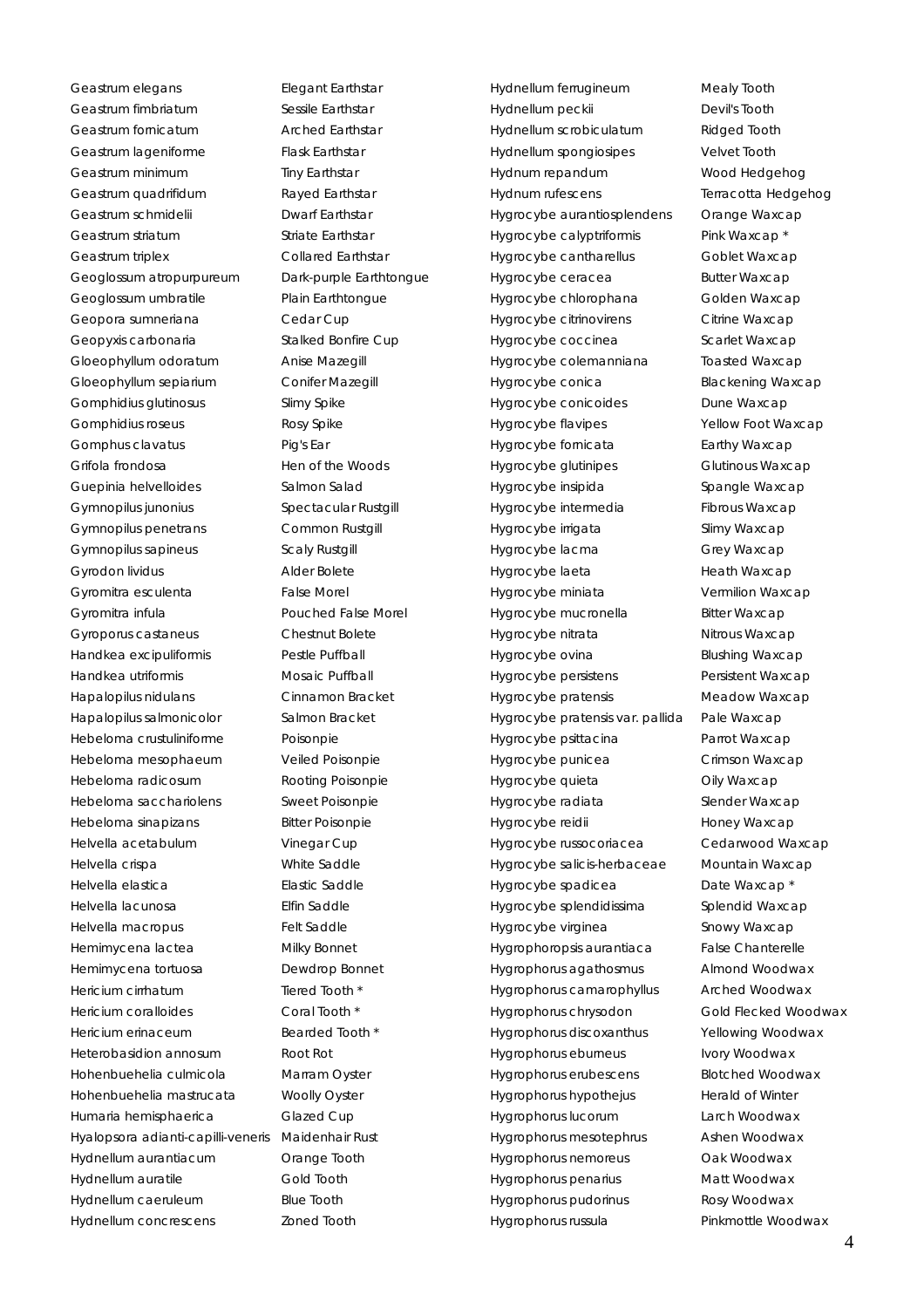Hymenochaete corrugata Glue Crust Hymenochaete rubiginosa Oak Curtain Crust Hymenoscyphus fructigenus Mut Disco Hyphodontia sambuci Elder Whitewash Hypholoma capnoides Conifer Tuft Hypholoma elongatum Sphagnum Brownie Hypholoma fasciculare Sulphur Tuft Hypholoma lateritium Brick Tuft Hypholoma marginatum Snakeskin Brownie Hypholoma myosotis Olive Brownie Hypholoma radicosum Rooting Brownie Hypholoma udum Peat Brownie Hypocrea pulvinata **Ochre Cushion** Hypocreopsis lichenoides Willow Gloves Hypocreopsis rhododendri Hazel Gloves Hypomyces chrysospermus Bolete Mould Hypoxylon fragiforme Beech Woodwart Hypoxylon fuscum Hazel Woodwart Hypoxylon multiforme Birch Woodwart Hypoxylon rubiginosum Rusty Woodwart Hypsizygus ulmarius Elm Leech Inocybe arenicola Sand Fibrecap Inocybe asterospora Star Fibrecap Inocybe bongardii Fruity Fibrecap Inocybe calamistrata Greenfoot Fibrecap Inocybe cincinnata Collared Fibrecap Inocybe cookei Straw Fibrecap Inocybe corydalina Greenflush Fibrecap Inocybe erubescens Deadly Fibrecap Inocybe fibrosa Silky Fibrecap Inocybe flocculosa Fleecy Fibrecap Inocybe geophylla White Fibrecap Inocybe geophylla var. lilacina Lilac Fibrecap Inocybe griseolilacina Lilac Leg Fibrecap Inocybe hystrix Scaly Fibrecap Inocybe lacera Torn Fibrecap Inocybe lanuginosa Woolly Fibrecap Inocybe maculata Frosty Fibrecap Inocybe napipes Bulbous Fibrecap Inocybe petiginosa Scurfy Fibrecap Inocybe pyriodora Pear Fibrecap Inocybe rimosa Split Fibrecap Inocybe vulpinella Foxy Fibrecap Inocybe whitei Blushing Fibrecap Inonotus dryadeus **Oak Bracket** Inonotus hispidus Shaggy Bracket Inonotus radiatus Alder Bracket Ischnoderma benzoinum Benzoin Bracket Jafneadelphus amethystinus Amethyst Disco Kretzschmaria deusta Brittle Cinder Kuehneola uredinis Pale Bramble Rust Kuehneromyces mutabilis Sheathed Woodtuft Laccaria amethystina Amethyst Deceiver Laccaria bicolor Bicoloured Deceiver Laccaria laccata Deceiver

Laccaria maritima Sand Deceiver Laccaria proxima Scurfy Deceiver Laccaria tortilis Twisted Deceiver Lachnellula occidentalis Larch Disco Lachnellula subtilissima Conifer Disco Lachnum apalum Rush Disco Lachnum virgineum Snowy Disco Lacrymaria lacrymabunda Weeping Widow Lactarius aurantiacus **Cange Milkcap** Lactarius blennius **Beech Milkcap** Lactarius camphoratus Curry Milkcap Lactarius chrysorrheus Yellowdrop Milkcap Lactarius deliciosus **Saffron Milkcap** Lactarius deterrimus False Saffron Milkcap Lactarius fuliginosus **Sooty Milkcap** Lactarius fulvissimus Tawny Milkcap Lactarius glyciosmus Coconut Milkcap Lactarius helvus **Fenugreek Milkcap** Lactarius hepaticus **Liver Milkcap** Lactarius musteus **Example 20** Pine Milkcap Lactarius obscuratus **Alder Milkcap** Lactarius pallidus et al. et al. Pale Milkcap Lactarius piperatus **Example 20 Feedbar 19 Peppery Milkcap** Lactarius pubescens Bearded Milkcap Lactarius pyrogalus Fiery Milkcap Lactarius quietus **Cakbug Milkcap** Lactarius repraesentaneus Yellow Bearded Milkcap Lactarius rufus **Rufous Milkcap** Lactarius serifluus Watery Milkcap Lactarius spinosulus Lilacscale Milkcap Lactarius subdulcis Mild Milkcap Lactarius tabidus **Birch Milkcap** Lactarius torminosus **Woolly Milkcap** Lactarius turpis **Example 20** Ugly Milkcap Lactarius vellereus Fleecy Milkcap Lactarius vietus Grey Milkcap Laetiporus sulphureus Chicken of the Woods Leccinum crocipodium Saffron Bolete Leccinum duriusculum Slate Bolete Leccinum holopus Ghost Bolete Leccinum pseudoscabrum Hazel Bolete Leccinum quercinum **Cange Oak Bolete** Leccinum roseofractum Blushing Bolete Leccinum scabrum Brown Birch Bolete Leccinum variicolor **Mottled Bolete** Leccinum versipelle **Cange Birch Bolete** Leccinum vulpinum et al. Foxy Bolete Lentinellus cochleatus Aniseed Cockleshell Lenzites betulinus and a Birch Mazegill Leotia lubrica Jellybaby Lepiota aspera<br>
Freckled Dapperling Lepiota boudieri Girdled Dapperling Lepiota brunneoincarnata Deadly Dapperling Lepiota castanea Chestnut Dapperling Lepiota clypeolaria eta shield Dapperling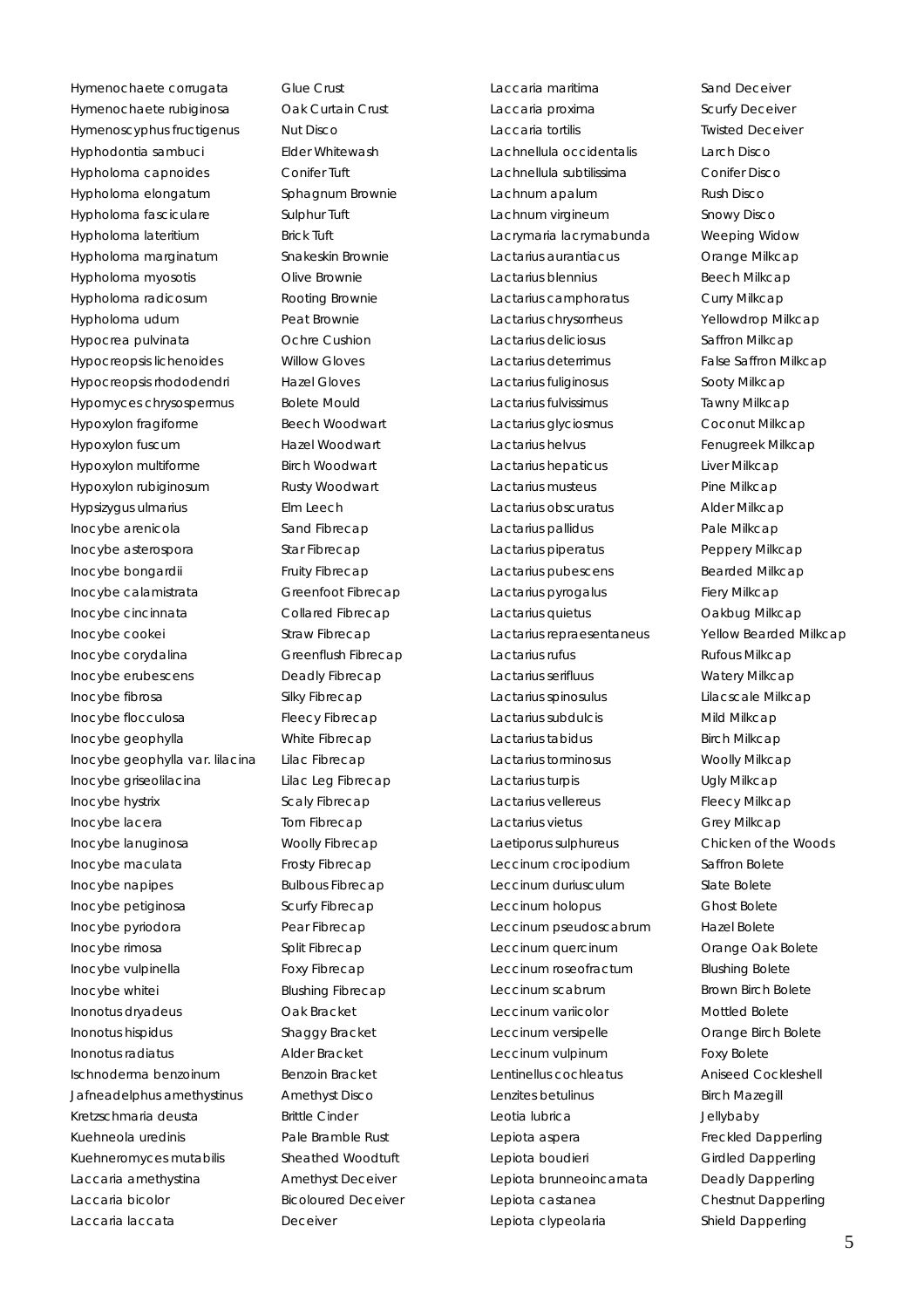Lepiota cristata **Stinking Dapperling** Lepiota grangei Green Dapperling Lepiota helveola Star Dapperling Lepiota sistrata **Bearded Dapperling** Lepiota subincarnata Fatal Dapperling Lepista flaccida Tawny Funnel Lepista irina **Flowery Blewit** Lepista nuda Wood Blewit Lepista saeva<br>
Field Blewit Leptosphaeria acuta **Nettle Rash** Leucoagaricus badhamii Blushing Dapperling Leucoagaricus leucothites White Dapperling Leucocoprinus birnbaumii Plantpot Dapperling Leucocoprinus brebissonii Skullcap Dapperling Leucocortinarius bulbiger White Webcap Leucopaxillus giganteus Giant Funnel Limacella illinita Dripping Slimecap Lophodermium pinastri Pine Needle Split Lycoperdon caudatum Pedicel Puffball Lycoperdon decipiens Steppe Puffball Lycoperdon echinatum Spiny Puffball Lycoperdon ericaeum Heath Puffball Lycoperdon lividum Grassland Puffball Lycoperdon molle Soft Puffball Lycoperdon nigrescens **Dusky Puffball** Lycoperdon perlatum Common Puffball Lycoperdon pyriforme Stump Puffball Lyophyllum connatum White Domecap Lyophyllum decastes Clustered Domecap Lyophyllum favrei Gilded Domecap<sup>\*</sup> Lyophyllum gangraenosum Smoky Domecap Macrocystidia cucumis Cucumber Cap Macrolepiota mastoidea Slender Parasol Macrolepiota procera Parasol Macrolepiota rhacodes Shaggy Parasol Macrotyphula fistulosa Pipe Club Macrotyphula juncea<br>
Slender Club Marasmiellus ramealis Twig Parachute Marasmiellus vaillantii **Goblet Parachute** Marasmius alliaceus Garlic Parachute Marasmius androsaceus Horsehair Parachute Marasmius buxi Box Parachute Marasmius epiphyllus Leaf Parachute Marasmius hudsonii **Holly Parachute** Marasmius oreades Fairy Ring Champignon Marasmius rotula Collared Parachute Marasmius wynnei Pearly Parachute Megacollybia platyphylla Whitelaced Shank Melampsoridium betulinum Birch Rust Melanoleuca cognata **Spring Cavalier** Spring Cavalier Melanoleuca exscissa Smoky Cavalier Melanoleuca polioleuca Common Cavalier Melanoleuca schumacheri Clouded Cavalier Melanophyllum eyrei Greenspored Dapperling Melanophyllum Redspored Dapperling

#### haematospermum

Melanotaenium endogenum Bedstraw Smut Melanotus horizontalis Wood Oysterling Melastiza chateri **Cange Cup** Meripilus giganteus Giant Polypore Microbotryum violaceum Campion Anther Smut Microglossum olivaceum Olive Earthtongue Micromphale brassicolens Cabbage Parachute Micromphale foetidum Foetid Parachute Micromphale perforans Stinking Parachute Microstoma protracta Rosy Goblet Mitrophora semilibera **Semifree Morel** Mitrula paludosa Bog Beacon Mollisia cinerea Common Grey Disco Morchella esculenta **Morchella** esculenta Mucor mucedo Common Pinmould Mutinus caninus **Dog Stinkhorn** Mycena acicula **Cange Bonnet** Mycena adonis Scarlet Bonnet Mycena adscendens Frosty Bonnet Mycena aetites **Drab Bonnet** Mycena arcangeliana **Angel's Bonnet** Mycena capillaripes **Pinkedge Bonnet** Mycena capillaris **Beechleaf Bonnet** Mycena cinerella Mealy Bonnet Mycena crocata Saffrondrop Bonnet Mycena epipterygia Yellowleg Bonnet Mycena filopes **Internal in the Southern Propert** Mycena flavoalba **Ivory Bonnet** Mycena galericulata Common Bonnet Mycena galopus Milking Bonnet Mycena galopus var. candida White Milking Bonnet Mycena galopus var. nigra Black Milking Bonnet Mycena haematopus Burgundydrop Bonnet Mycena inclinata Clustered Bonnet Mycena leptocephala Nitrous Bonnet Mycena olida **Rancid Bonnet** Mycena olivaceomarginata Brownedge Bonnet Mycena pelianthina Blackedge Bonnet Mycena polygramma Grooved Bonnet Mycena pura **Ligatia** Lilac Bonnet Mycena renati Beautiful Bonnet Mycena rorida Dripping Bonnet Mycena rosea Rosy Bonnet Mycena rosella Pink Bonnet Mycena rubromarginata Red Edge Bonnet Mycena sanguinolenta Bleeding Bonnet Mycena speirea **Bark Bonnet** Mycena stylobates Bulbous Bonnet Mycena urania Violet Bonnet Mycena vitilis Snapping Bonnet Mycocalia duriaeana **Dune Cannon** Mycocalia sphagneti Bog Cannon Myriostoma coliforme **Pepper Pot** Naucoria escharioides **Canada Contra Aldercap**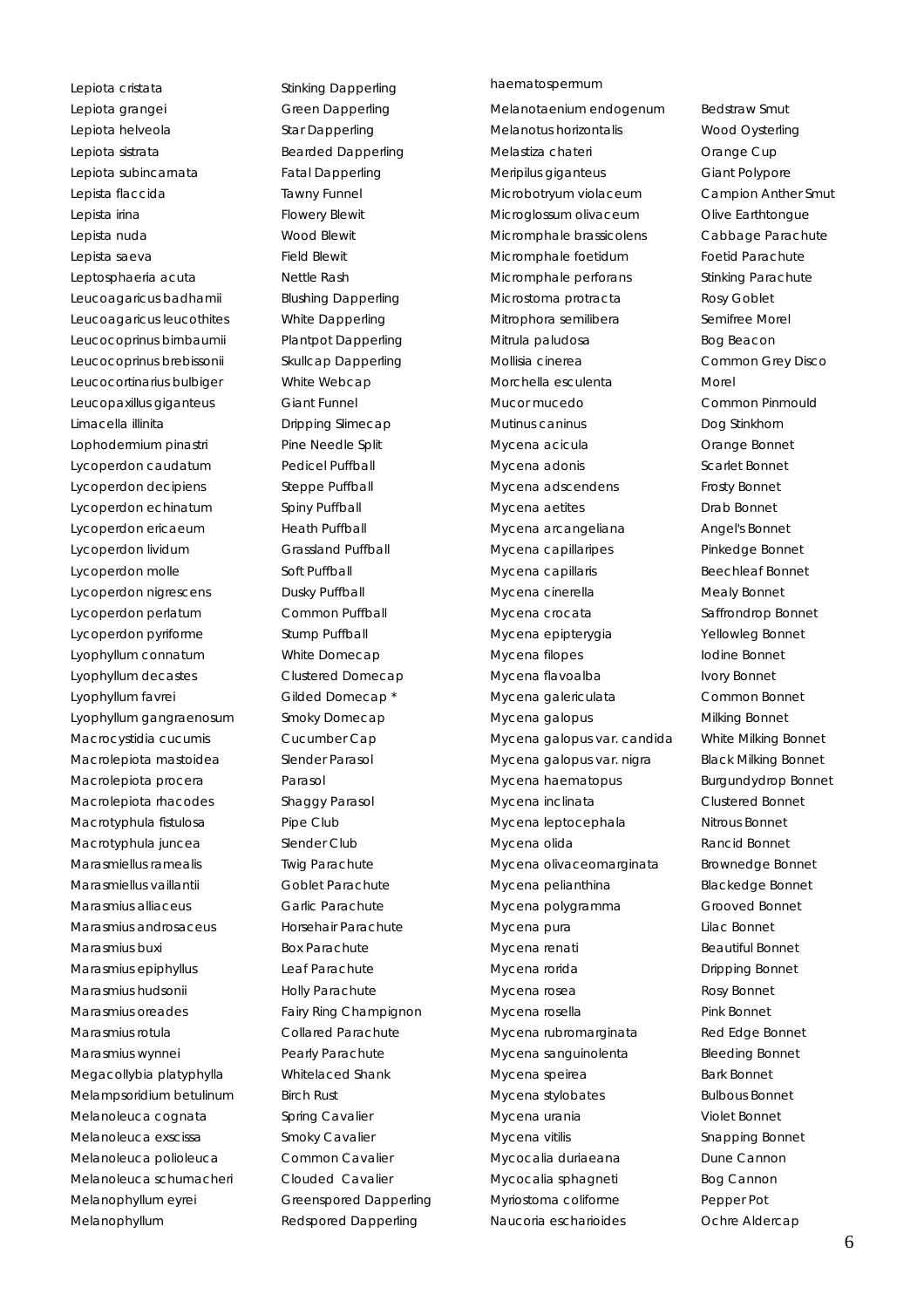Naucoria striatula entrante Striate Aldercap Nectria cinnabarina **Coral Spot** Neobulgaria pura Beech Jellydisc Neolentinus adhaerens Sticky Sawgill Neolentinus lepideus **Scaly Sawgill** Nyssopsora echinata Spignel Rust Omphalina chlorocyanea Verdigris Navel Omphalina ericetorum Heath Navel Omphalotus illudens Jack O'Lantern Onygena corvina Feather Stalkball Onygena equina **Horn Stalkball** Ophiostoma ulmi Dutch Elm Disease Orbilia xanthostigma Common Glasscup Otidea alutacea **Tan Ear** Otidea bufonia Toad's Ear Otidea cochleata Brown Far Otidea onotica Hare's Ear Oudemansiella mucida Porcelain Fungus Oxyporus populinus **Poplar Bracket** Pachyella violaceonigra Midnight Disco Panaeolina foenisecii Brown Mottlegill Panaeolus acuminatus **Dewdrop Mottlegill** Panaeolus cinctulus **Banded Mottlegill** Panaeolus fimicola<br>
Turf Mottlegill Panaeolus papilionaceus Petticoat Mottlegill Panaeolus semiovatus **Egghead Mottlegill** Panellus mitis **Elastic Oysterling** Panellus serotinus **Olive Oysterling** Panellus stipticus Bitter Oysterling Panus conchatus Lilac Oysterling Paxillus involutus **Brown Rollrim** Peniophora incarnata Rosy Crust Peziza ammophila **Dune Cup** Peziza badia **Bay Cup** Peziza cerea **Cellar** Cellar Cup Peziza echinospora Charcoal Cup Peziza proteana f. sparassoides Bonfire Cauliflower Peziza repanda Palamino Cup Peziza saccardiana **Pouch Cup** Peziza succosa Yellowing Cup Peziza varia eta aldiarra eta batxeta erreferentzia eta aldiarra eta aldiaren arte aldiaren arte aldiaren arte Peziza vesiculosa and Blistered Cup Phaeocollybia lugubris Russet Rootshank Phaeolepiota aurea Golden Bootleg Phaeolus schweinitzii Dyer's Mazegill Phallus hadriani Sand Stinkhorn Phallus impudicus **Stinkhorn** Phellinus ferreus Cinnamon Porecrust Phellinus ferruginosus Rusty Porecrust Phellinus igniarius Willow Bracket Phellinus pomaceus Cushion Bracket Phellinus robustus **Robust Bracket** Phellinus torulosus Tufted Bracket Phellinus tremulae Aspen Bracket Phellodon confluens Fused Tooth

Phellodon melaleucus Grey Tooth Phellodon niger Black Tooth Phellodon tomentosus **Woolly Tooth** Phlebia radiata Wrinkled Crust Phlebia tremellosa Jelly Rot Phlebiella sulphurea Yellow Cobweb Pholiota alnicola **Alder Scalycap** Pholiota aurivella **Golden** Scalycap Pholiota flammans Flaming Scalycap Pholiota gummosa Sticky Scalycap Pholiota highlandensis Bonfire Scalycap Pholiota squarrosa Shaggy Scalycap Phragmidium violaceum Violet Bramble Rust Phylloporus rhodoxanthus Golden Gilled Bolete Physisporinus sanguinolentus Bleeding Porecrust Phytophthora infestans Potato Blight Pilobolus crystallinus **Dung Cannon** Piptoporus betulinus Piptoporus quercinus **Oak Polypore** 

Pisolithus arrhizus **Dyeball** Pleurocybella porrigens **Angel's Wings** Pleurotus cornucopiae Branching Oyster Pleurotus dryinus veiled Oyster Pleurotus ostreatus **Oyster Mushroom** Pleurotus pulmonarius et al. Pale Oyster Pluteus cervinus Deer Shield Pluteus chrysophaeus Yellow Shield Pluteus leoninus Lion Shield Pluteus nanus Dwarf Shield Pluteus pellitus Chost Shield Pluteus phlebophorus Wrinkled Shield Pluteus plautus **Satin Shield** Pluteus romellii Goldleaf Shield Pluteus salicinus Willow Shield Pluteus thomsonii Veined Shield Pluteus umbrosus Velvet Shield Podoscypha multizonata Zoned Rosette \* Podostroma alutaceum **Dogend** Polyporus brumalis Winter Polypore Polyporus ciliatus **Fringed Polypore** Polyporus durus and the Bay Polypore Polyporus leptocephalus Blackfoot Polypore Polyporus squamosus Dryad's Saddle Polyporus tuberaster Tuberous Polypore Polyporus umbellatus Umbrella Polypore Poronia punctata Mail Fungus Porphyrellus porphyrosporus Dusky Bolete Porpoloma metapodium Mealy Meadowcap Porpoloma spinulosum **Aromatic Meadowcap** Postia caesia **Conifer Blueing Bracket** Postia stiptica<br>
Bitter Bracket Postia subcaesia Blueing Bracket Postia tephroleuca<br>
Greyling Bracket Psathyrella ammophila Dune Brittlestem

Birch Polypore / Razorstrop Fungus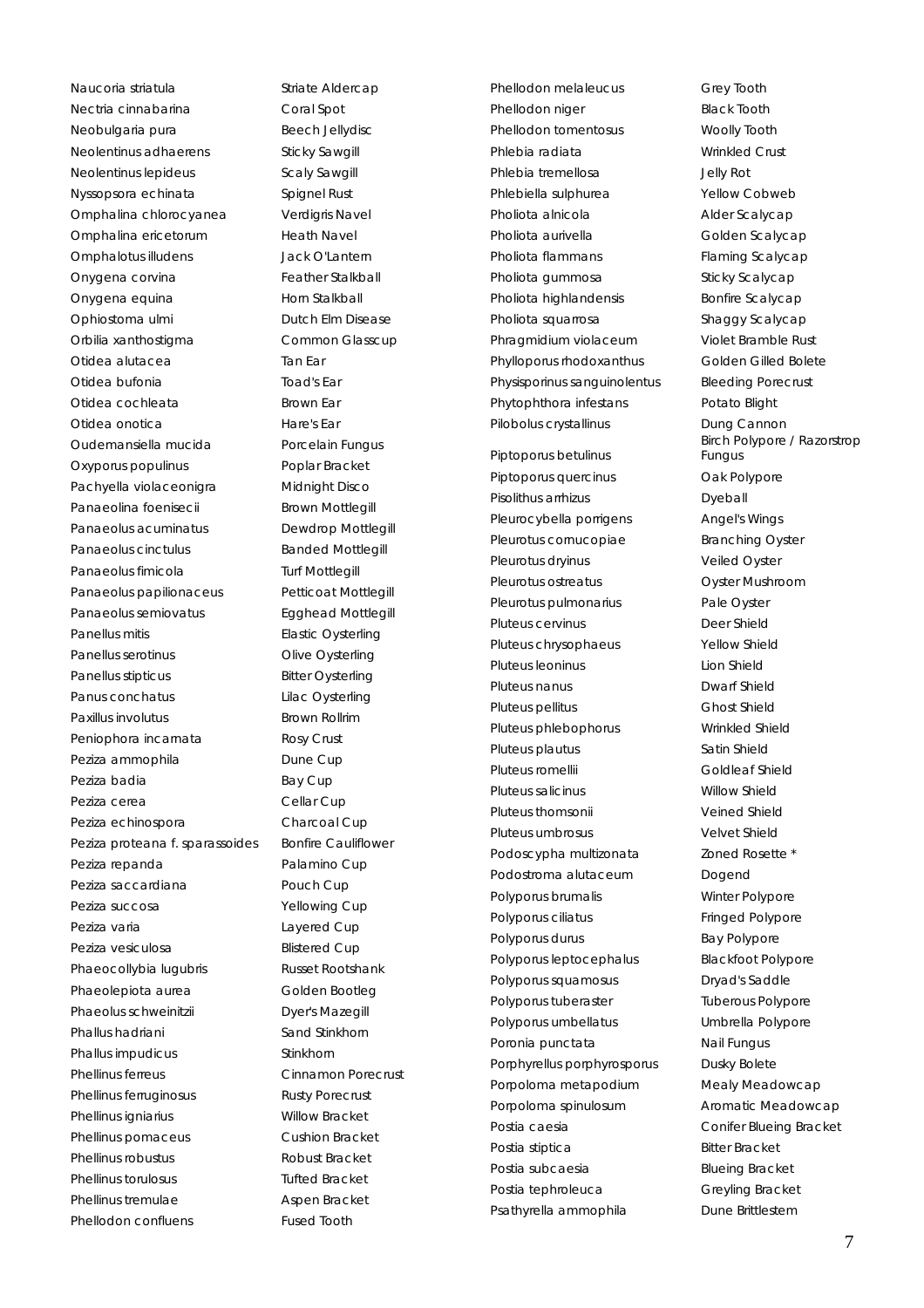Psathyrella artemisiae Petticoat Brittlestem Psathyrella candolleana Pale Brittlestem Psathyrella caput-medusae Medusa Brittlestem Psathyrella conopilus Conical Brittlestem Psathyrella corrugis Red Edge Brittlestem Psathyrella cotonea Yellowfoot Brittlestem Psathyrella microrhiza Rootlet Brittlestem Psathyrella multipedata Clustered Brittlestem Psathyrella piluliformis Common Stump Brittlestem Psathyrella spadicea Chestnut Brittlestem Psathyrella spadiceogrisea Spring Brittlestem Pseudoboletus parasiticus Parasitic Bolete Pseudoclitocybe cyathiformis Goblet Pseudocraterellus sinuosus Sinuous Chanterelle Pseudohydnum gelatinosum Jelly Tooth Pseudoplectania nigrella Ebony Cup Psilocybe cyanescens Blueleg Brownie Psilocybe montana Mountain Brownie

Psilocybe semilanceata Puccinia albulensis and alpine Veronica Rust Puccinia asparagi and asparagus Rust Puccinia bulbocastani Great Pignut Rust Puccinia caricina **Nettle Clustercup Rust** Puccinia eriophori Deer Grass Rust Puccinia eutremae Scurvy-grass Rust Puccinia libanotidis Moon Carrot Rust Puccinia longissima Crested Hair-grass Rust Puccinia microsora Bladder Sedge Rust Puccinia oxyriae Mountain Sorrel Rust Puccinia physospermi Bladder-seed Rust Puccinia polemonii Jacob's Ladder Rust Puccinia pratensis Meadow Oat-grass Rust Puccinia rugulosa Hog's Fennel Rust Puccinia thymi Thyme Rust Pulcherricium caeruleum Cobalt Crust Ramaria botrytis Rosso Coral Ramaria decurrens Ochre Coral Ramaria stricta **Upright Coral** Ramariopsis kunzei **Ivory Coral** Resupinatus applicatus Smoked Oysterling Rhizina undulata Pine Firefungus Rhizopogon luteolus Yellow False Truffle Rhodotus palmatus Wrinkled Peach Rhopographus filicinus Bracken Map Rhytisma acerinum Sycamore Tarspot Rickenella fibula **Cance Mosscap** Rickenella swartzii Collared Mosscap Ripartites tricholoma<br>
Bearded Seamine Rozites caperatus The Gypsy Russula adusta Winecork Brittlegill Russula aeruginea Green Brittlegill Russula atropurpurea Purple Brittlegill

Magic Mushroom / Liberty Cap Puccinia nemoralis Cow-wheat Clustercup Rust Pucciniastrum goodyerae Creeping Ladies Tresses Rust Russula aurea Gilded Brittlegill Russula aurora **Dawn Brittlegill** Russula badia **Burning Brittlegill** Russula betularum Birch Brittlegill Russula caerulea **Humpback Brittlegill** Russula chloroides Blue Band Brittlegill Russula claroflava **Yellow Swamp Brittlegill** Russula cyanoxantha Charcoal Burner Russula decolorans Copper Brittlegill Russula delica **Milk White Brittlegill** Russula densifolia Crowded Brittlegill Russula emetica Sickener Russula fellea Geranium Brittlegill Russula foetens Stinking Brittlegill Russula fragilis **Fragile Brittlegill** Russula gracillima<br>
Slender Brittlegill Russula grata **Bitter Almond Brittlegill** Russula heterophylla Greasy Green Brittlegill Russula ionochlora **Oilslick Brittlegill** Russula melzeri **Scurfy Brittlegill** Russula mustelina **Russet Brittlegill** Russula nana **Alpine Brittlegill** Russula nigricans Blackening Brittlegill Russula nitida **Purple Swamp Brittlegill** Russula nobilis and a Beechwood Sickener Russula ochroleuca<br>
Ochre Brittlegill Russula olivacea **Olive Brittlegill** Russula parazurea **Powdery Brittlegill** Russula pseudointegra scarlet Brittlegill Russula puellaris Yellowing Brittlegill Russula pulchella Bleached Brittlegill Russula queletii **Fruity Brittlegill** Russula risigallina **Golden Brittlegill** Russula rosea **Rosy Brittlegill** Russula sanguinaria Bloody Brittlegill Russula sardonia Primrose Brittlegill Russula sororia and Sepia Brittlegill Russula velenovskyi Coral Brittlegill Russula versicolor Variable Brittlegill Russula vesca<br>
The Flirt Russula vinosa Darkening Brittlegill Russula violeipes Velvet Brittlegill Russula xerampelina Crab Brittlegill Rutstroemia firma Brown Cup Rutstroemia sydowiana **Oakleaf Cup** Sarcodon glaucopus Greenfoot Tooth Sarcodon imbricatus **Scaly Tooth** Sarcodon regalis Crowned Tooth Sarcodon scabrosus **Bitter Tooth** Sarcoscypha austriaca Scarlet Elfcup Sarcosphaera coronaria Violet Crowncup Schizophyllum commune Common Porecrust Schizopora paradoxa Split Porecrust Scleroderma areolatum Leopard Earthball

Russula virescens Greencracked Brittlegill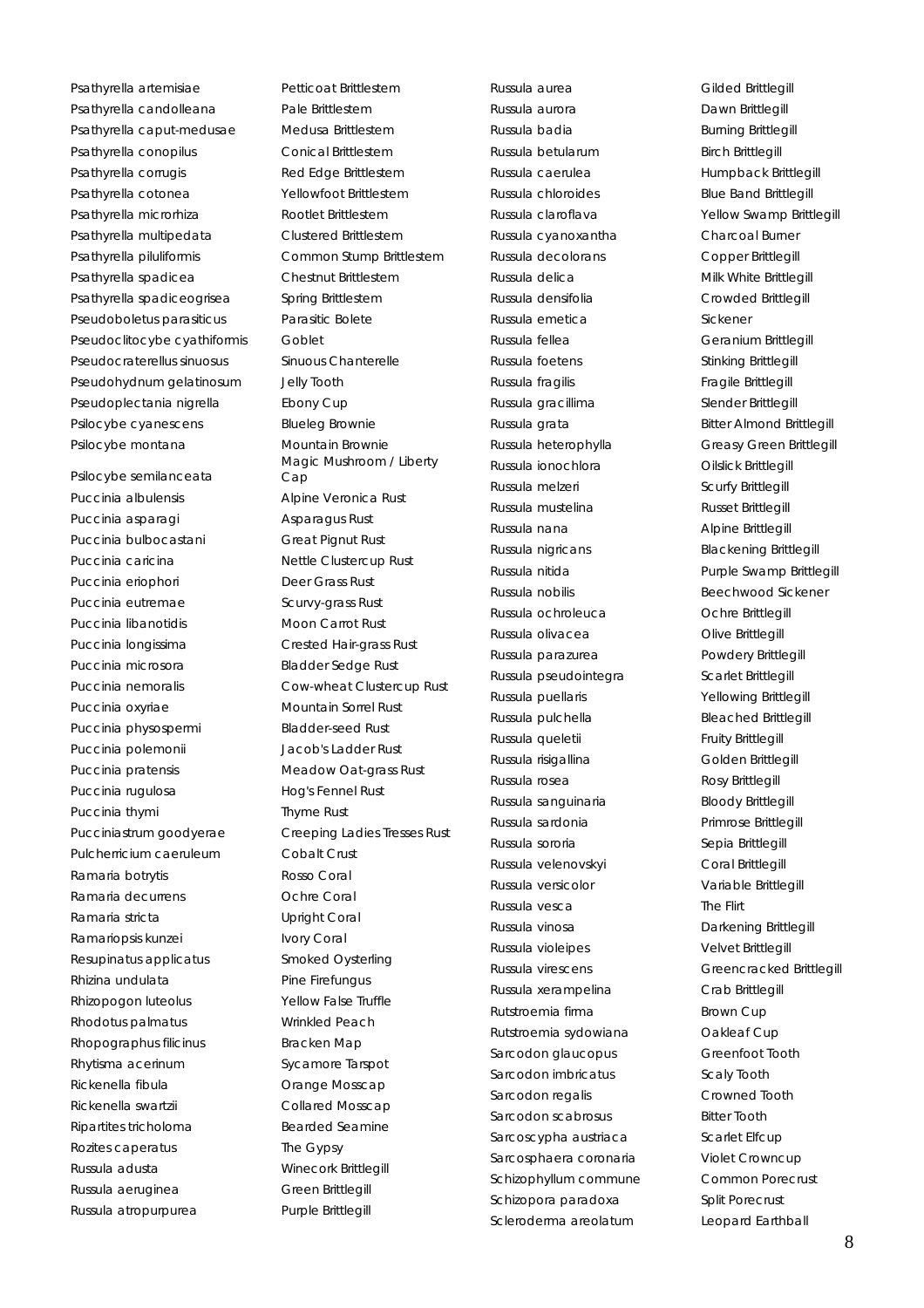Scleroderma bovista e Potato Earthball Scleroderma citrinum Common Earthball Scleroderma verrucosum Scaly Earthball Scutellinia scutellata Common Eyelash Sebacina incrustans **Enveloping Crust** Serpula lacrymans Dry Rot Simocybe centunculus Dingy Twiglet Sistotrema confluens **Aromatic Earthfan** Skeletocutis nivea<br>
Hazel Bracket Sparassis crispa Wood Cauliflower Spathularia flavida Yellow Fan Sphaerobolus stellatus Shooting Star Sphaerotheca volkartii Mountain Avens Mildew Spinellus fusiger Bonnet Mould Squamanita contortipes Contorted Strangler Squamanita paradoxa Powdercap Strangler Squamanita pearsonii Strathy Strangler Stereopsis vitellina Roothole Rosette Stereum gausapatum Bleeding Oak Crust Stereum hirsutum Hairy Curtain Crust Stereum rugosum Bleeding Broadleaf Crust Stereum sanguinolentum Bleeding Conifer Crust Stereum subtomentosum Yellowing Curtain Crust Strobilomyces strobilaceus Old Man of the Woods Strobilurus esculentus este anno 1992 - Sprucecone Cap Strobilurus tenacellus Pinecone Cap Stropharia aurantiaca Redlead Roundhead Stropharia caerulea Blue Roundhead Stropharia coronilla Garland Roundhead Stropharia hornemannii Conifer Roundhead Stropharia inuncta<br>
Smoky Roundhead Stropharia pseudocyanea Peppery Roundhead Stropharia semiglobata Dung Roundhead Suillus bovinus **Bovine Bolete** Suillus bresadolae var. flavogriseus Bearded Bolete Suillus cavipes **Hollow Bolete** Suillus granulatus **Weeping Bolete** Suillus grevillei **Larch Bolete** Suillus luteus Slippery Jack Suillus variegatus variegatus Velvet Bolete Suillus viscidus **Sticky Bolete** Taphrina alni **Alder Tongue** Taphrina betulina **Birch Besom** Taphrina johansonii and Aspen Tongue Taphrina pruni **Pocket Plum** Tapinella atrotomentosa Velvet Rollrim Tapinella panuoides Oyster Rollrim Tarzetta cupularis Toothed Cup Tephrocybe palustris Sphagnum Greyling Tephrocybe rancida Rancid Greyling Thelephora palmata Stinking Earthfan Thelephora terrestris **Earthfan** Trametes gibbosa Lumpy Bracket Trametes hirsuta Hairy Bracket Trametes versicolor Turkeytail

Tremella foliacea Leafy Brain Tremella mesenterica Yellow Brain Tremella steidleri **Brown Brain** Trichaptum abietinum Purplepore Bracket Trichoglossum hirsutum Hairy Earthtongue Tricholoma acerbum Bitter Knight Tricholoma album White Knight Tricholoma apium Scented Knight Tricholoma atrosquamosum Dark Scaled Knight Tricholoma aurantium Orange Knight Tricholoma cingulatum Girdled Knight Tricholoma colossus Giant Knight \* Tricholoma columbetta Blue Spot Knight Tricholoma equestre Yellow Knight Tricholoma focale Booted Knight Tricholoma fulvum Birch Knight Tricholoma imbricatum Matt Knight Tricholoma lascivum Aromatic Knight Tricholoma populinum Poplar Knight Tricholoma psammopus Larch Knight Tricholoma saponaceum Soapy Knight Tricholoma scalpturatum Yellowing Knight Tricholoma sejunctum Deceiving Knight Tricholoma stans Upright Knight Tricholoma sulphureum Sulphur Knight Tricholoma terreum Grey Knight Tricholoma ustale Burnt Knight Tricholoma vaccinum Scaly Knight Tricholoma virgatum **Ashen Knight** Tricholomopsis decora Prunes and Custard Tricholomopsis rutilans Plums and Custard Trochila ilicina eta alternativa eta Holly Speckle Tubaria conspersa Felted Twiglet Tubaria furfuracea **Scurfy Twiglet** Tubaria hiemalis Winter Twiglet Tuber aestivum Summer Truffle Tulostoma brumale Winter Stalkball Tulostoma melanocyclum Scaly Stalkball Tulostoma niveum White Stalkball Tylopilus felleus Bitter Bolete Typhula erythropus Redleg Club Typhula quisquiliaris **Bracken Club** Uredinopsis filicina Beech Fern Rust Urocystis trientalis Uromyces ficariae Bitter Chocolate Rust

Ustilago ornithogali Vascellum pratense Meadow Puffball Verpa conica **Thimble Morel** Volvariella bombycina Silky Rosegill Volvariella gloiocephala Stubble Rosegill Volvariella surrecta Piggyback Rosegill Vuilleminia comedens Waxy Crust

Chickweed Wintergreen Smut Uromyces dactylidis Celandine Clustercup Rust Ustilago marina **Spike Rush Smut** Yellow Star-of-Bethlehem Smut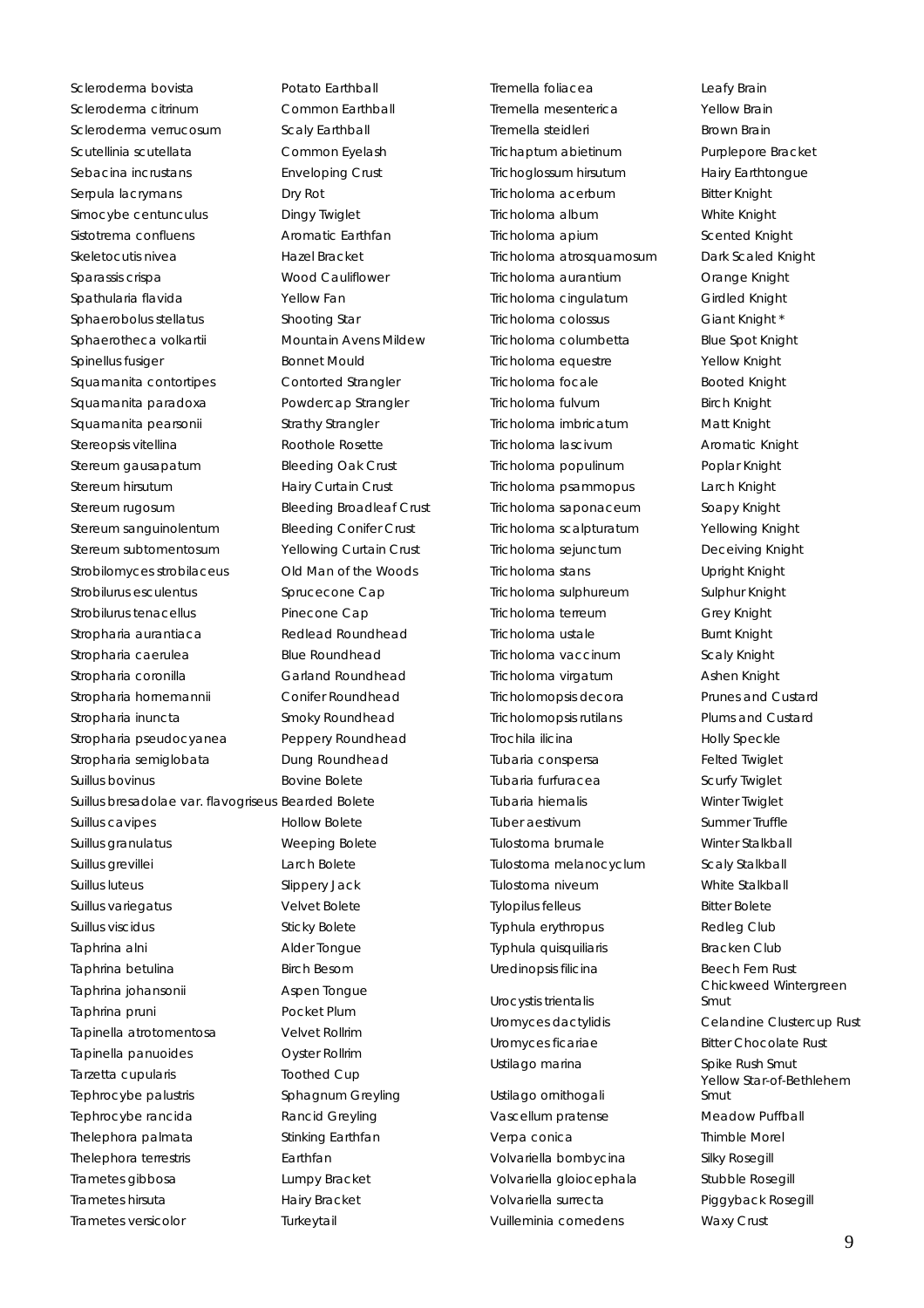| Xerula radicata    | Rooting Shank                |
|--------------------|------------------------------|
| Xylaria carpophila | <b>Beechmast Candlesnuff</b> |
| Xylaria hypoxylon  | Candlesnuff Fungus           |
| Xylaria longipes   | Dead Moll's Fingers          |
| Xylaria polymorpha | Dead Man's Fingers           |
|                    |                              |

- These species have alternative English names used in existing conservation documentation (BAP and BERN as below. It is suggested these be phased out in favour of the recommended name.
	- *Bovista paludosa* Fen Bovist
	- *Entoloma bloxamii* Bloxam's Entoloma
	- *Hericeum cirrhatum* Tiered Hedgehog
	- *Hericeum coralloides* Coral Hedgehog
	- *Hericeum erinaceum* Monkey Head
	- *Hygrocybe calyptriformis* Pink Meadow Cap
	- *Hygrocybe spadicea* Date-coloured Waxcap
	- *Lyophyllum favrei* Favre's Lyophyllum
	- *Podoscypha multizonata* Zoned Podoscypha
	- *Tricholoma colossus* Giant Tricholoma

#### **ACKNOWLEDGEMENTS**

**This list was compiled by E.M.Holden and funded by the British Mycological Society, together with English Nature, Scottish Natural Heritage and Plantlife International. It also has the support of The Countryside Council for Wales and the Environment and Heritage Service Northern Ireland.** 

Thanks must go in particular to members of the Project Steering Group - Carl Borges (English Nature), Shelley Evans (British Mycological Society), Martin Harper (Plantlife) and Stephen Ward (Scottish Natural Heritage) as well as to the BMS Working Group convened by Shelley Evans and including Ted Blackwell, Stefan Buczacki, Geoffrey Kibby, Paul Kirk, Patrick Leonard, Peter Roberts, Maurice Rotheroe and Malcolm Storey who worked to very tight deadlines to keep the project moving.

A special mention goes to Vaughan Fleming whose extensive and meticulous research on this topic over many years laid a foundation stone for the project.

Many other people have also contributed to the compilation of this list with their suggestions and comments. Whilst it has not been possible to accept all of these, the consultation process has hugely improved the list. Many thanks to:- Ann Andrews, Alan Braddock, Bert Brand, Gill Brand, Mary Clarkson, Alan Comyns, Sandy Coppins, Ernest Emmett, Valerie Emmett, Elizabeth Farquharson, Howard Fox, David Fruin, Edward Gange, Alan Hills, Tony Leech, Camilla Lovatt, Jack Marriott, Roy Moore, Paul Nichol, Alan Outen, Tom Pallister, Irene Ridge, Ken Roberts, Gerry Shannon, Richard Shotbolt, Mariko Parslow, Marysia Stamm and Mike **Walton**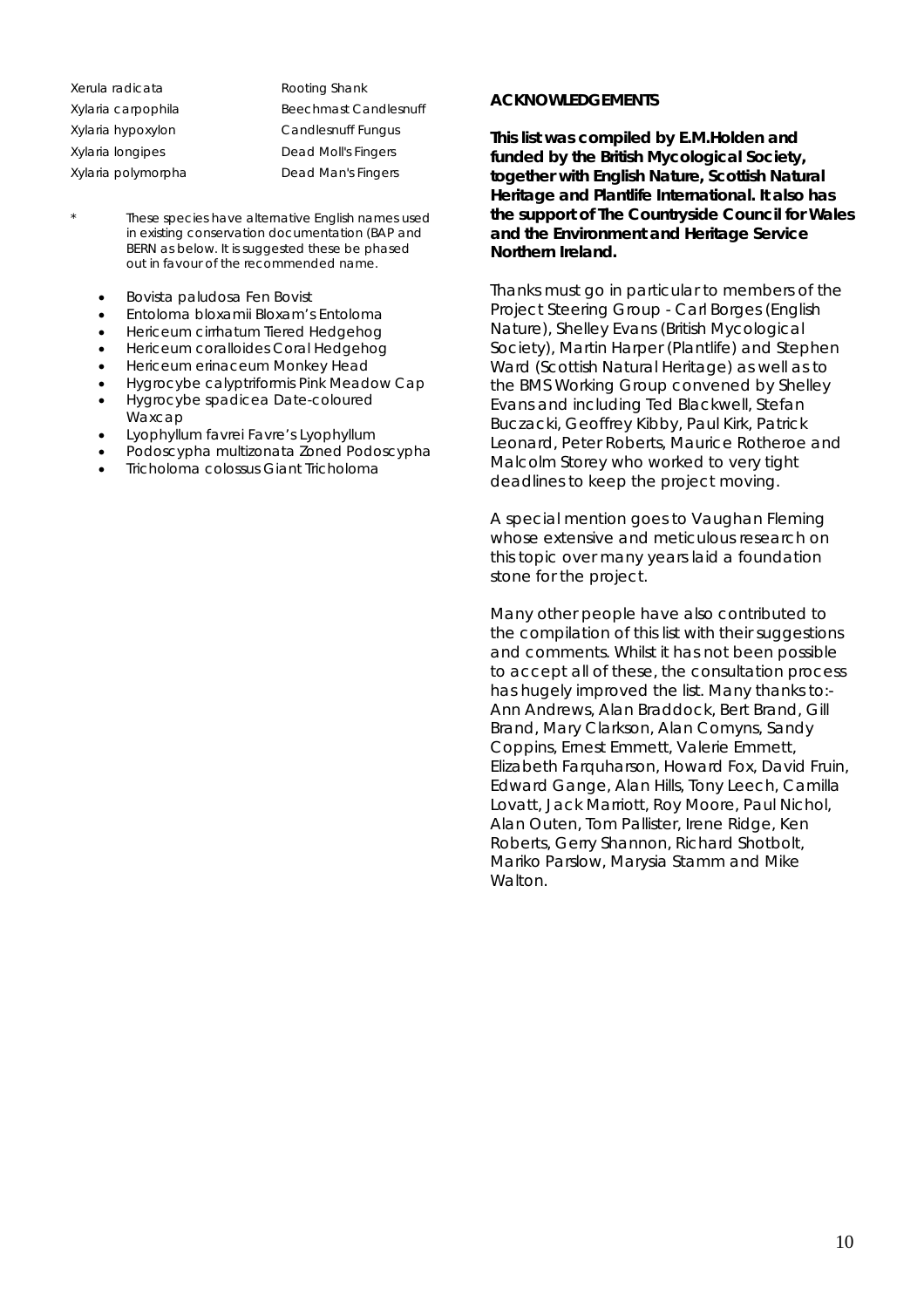### **English to Latin names**

Alder Bolete Gyrodon lividus Alder Bracket Inonotus radiatus Alder Goblet Ciboria caucus Alder Milkcap Lactarius obscuratus Alder Scalycap Pholiota alnicola Alder Tongue Taphrina alni Alexander's Funnel Clitocybe alexandri Alpine Brittlegill **Russula nana** Alpine Veronica Rust Puccinia albulensis Amethyst Deceiver Laccaria amethystina Anemone Cup Dumontinia tuberosa Angel's Bonnet Mycena arcangeliana Aniseed Cockleshell Lentinellus cochleatus Aniseed Funnel Clitocybe odora Arched Earthstar Geastrum fornicatum Aromatic Earthfan Sistotrema confluens Aromatic Knight Tricholoma lascivum Aromatic Meadowcap Porpoloma spinulosum Aromatic Pinkgill Entoloma pleopodium Ashen Chanterelle Cantharellus cinereus Ashen Knight Tricholoma virgatum Asparagus Rust Puccinia asparagi Aspen Bracket Phellinus tremulae Aspen Tongue Taphrina johansonii Banded Mottlegill Panaeolus cinctulus Barefoot Amanita **Amanita Vittadinii** Bark Bonnet Mycena speirea Bay Bolete Boletus badius Bay Cup **Peziza badia** Bay Polypore Polyporus durus Bearded Amanita **Amanita** Amanita ovoidea Bearded Dapperling Lepiota sistrata Bearded Fieldcap Agrocybe dura Bearded Milkcap Lactarius pubescens Bearded Seamine Ripartites tricholoma Bearded Tooth \* Hericium erinaceum Beautiful Bonnet Mycena renati Beech Barkspot Diatrype disciformis Beech Fern Rust Uredinopsis filicina Beech Jellydisc Neobulgaria pura Beech Milkcap Lactarius blennius

## **Recommended English Scientific Latin name**

Almond Woodwax Hygrophorus agathosmus Amethyst Disco Jafneadelphus amethystinus Angel's Wings Pleurocybella porrigens Anise Mazegill Gloeophyllum odoratum Apricot Club Clavulinopsis luteoalba Arched Woodwax Hygrophorus camarophyllus Artist's Bracket Ganoderma applanatum Ashen Woodwax Hygrophorus mesotephrus Barometer Earthstar Astraeus hygrometricus Bearberry Redleaf Exobasidium sydowianum Bearded Bolete Suillus bresadolae var. flavogriseus Bedstraw Smut Melanotaenium endogenum Beech Tarcrust Biscogniauxia nummularia Beech Woodwart Hypoxylon fragiforme

Beechleaf Bonnet Mycena capillaris Beechmast Candlesnuff Xylaria carpophila Beechwood Sickener Russula nobilis Beefsteak Fungus Fistulina hepatica Beige Coral Clavulinopsis umbrinella Benzoin Bracket Ischnoderma benzoinum Berkeley's Earthstar Geastrum berkeleyi Bicoloured Deceiver Laccaria bicolor Big Blue Pinkgill \* Findloma bloxamii Big Smoky Bracket Bjerkandera fumosa Birch Besom Taphrina betulina Birch Brittlegill **Russula betularum** Birch Knight Tricholoma fulvum Birch Mazegill **Lenzites** betulinus Birch Milkcap Lactarius tabidus Birch Polypore / Razorstrop Fungus Birch Webcap Cortinarius triumphans Birch Woodwart Hypoxylon multiforme Bitter Almond Brittlegill Russula grata Bitter Beech Bolete Boletus calopus Bitter Bigfoot Webcap Cortinarius sodagnitus Bitter Bolete Tylopilus felleus Bitter Bracket Postia stiptica Bitter Chocolate Rust Uromyces ficariae Bitter Knight Tricholoma acerbum Bitter Oysterling **Panellus stipticus** Bitter Poisonpie Hebeloma sinapizans Bitter Tooth Sarcodon scabrosus Bitter Waxcap **Hygrocybe mucronella** Bitter Webcap Cortinarius infractus Black Bulgar Bulgaria inquinans Black Falsebolete Boletopsis leucomelaena Black Tooth Phellodon niger Blackedge Bonnet Mycena pelianthina Blackening Brittlegill Russula nigricans Blackening Chanterelle Cantharellus melanoxeros Blackening Waxcap Hygrocybe conica Blackfoot Polypore Polyporus leptocephalus Bladder Sedge Rust Puccinia microsora Bladder-seed Rust Puccinia physospermi Bleach Cup Disciotis venosa Bleached Brittlegill Russula pulchella Bleeding Bonnet Mycena sanguinolenta Bleeding Broadleaf Crust Stereum rugosum Bleeding Conifer Crust Stereum sanguinolentum Bleeding Oak Crust Stereum gausapatum Blistered Cup **Peziza** vesiculosa Bloodred Webcap Cortinarius sanguineus Bloody Brittlegill Russula sanguinaria Blotched Woodwax Hygrophorus erubescens Blue Band Brittlegill Russula chloroides Blue Edge Pinkgill **Entoloma** serrulatum Blue Roundhead Stropharia caerulea Blue Spot Knight Tricholoma columbetta Blue Tooth **Hydnellum caeruleum** 

Piptoporus betulinus Birch Rust Melampsoridium betulinum Black Milking Bonnet Mycena galopus var. nigra Bleeding Porecrust Physisporinus sanguinolentus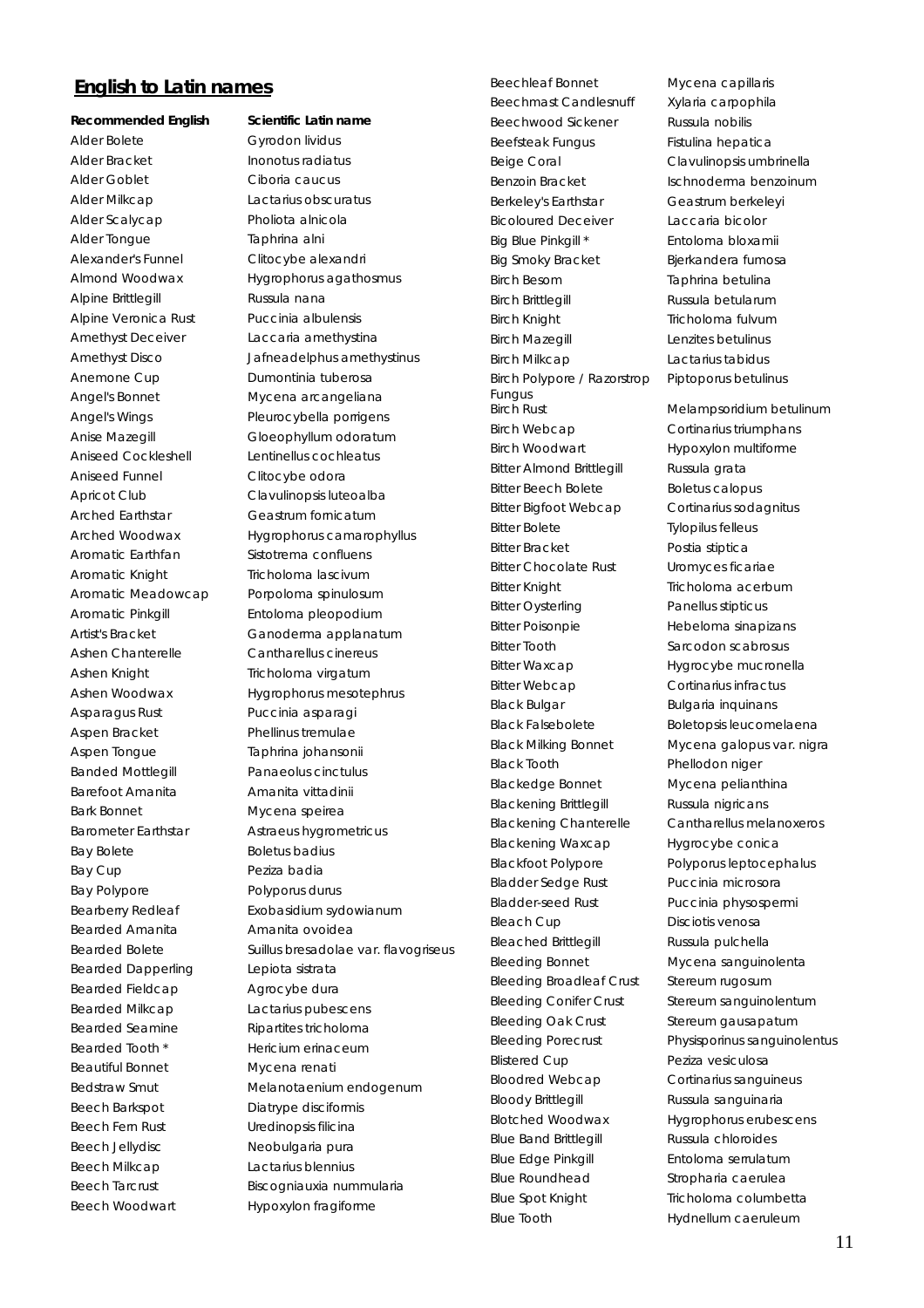Blueing Bracket Postia subcaesia Blueleg Brownie Psilocybe cyanescens Blusher **Amanita rubescens** Blushing Bolete Leccinum roseofractum Blushing Bracket Daedaleopsis confragosa Blushing Dapperling Leucoagaricus badhamii Blushing Fibrecap Inocybe whitei Blushing Rosette Abortiporus biennis Blushing Waxcap Hygrocybe ovina Blushing Wood Mushroom Agaricus silvaticus Bog Asphodel Smut Entyloma ossifragi Bog Beacon Mitrula paludosa Bog Bell Galerina paludosa Bog Cannon Mycocalia sphagneti Bonfire Inkcap Coprinus jonesii Bonfire Scalycap Pholiota highlandensis Bonnet Mould Spinellus fusiger Booted Knight Tricholoma focale Bovine Bolete Suillus bovinus Box Parachute Marasmius buxi Bracken Club Typhula quisquiliaris Bracken Map Rhopographus filicinus Branched Shanklet Collybia racemosa Branching Oyster Pleurotus cornucopiae Brick Tuft **Hypholoma** lateritium Brittle Cinder Kretzschmaria deusta Brookweed Smut Entyloma henningsianum Brown Birch Bolete Leccinum scabrum Brown Brain Tremella steidleri Brown Cup **Rutstroemia** firma Brown Ear **Calculation** Otidea cochleata Brown Mottlegill Panaeolina foenisecii Brown Puffball Bovista nigrescens Brown Rollrim Paxillus involutus Bruising Webcap Cortinarius purpurascens Bulbous Bonnet Mycena stylobates Bulbous Fibrecap Inocybe napipes Bulbous Honey Fungus Armillaria gallica Burgundydrop Bonnet Mycena haematopus Burning Brittlegill **Russula badia** Burnt Knight Tricholoma ustale Butter Cap Collybia butyracea Butter Waxcap Hygrocybe ceracea Cabbage Parachute Micromphale brassicolens Campion Anther Smut Microbotryum violaceum Candelabra Coral Clavicorona pyxidata Candlesnuff Fungus Xylaria hypoxylon Cedar Cup Geopora sumneriana Cedarwood Waxcap Hygrocybe russocoriacea Celandine Clustercup Rust Uromyces dactylidis Cellar Cup **Peziza** cerea Chanterelle Cantharellus cibarius Charcoal Burner Russula cyanoxantha Charcoal Cup Peziza echinospora

Bolete Mould **Hypomyces chrysospermus** Bonfire Cauliflower Peziza proteana f. sparassoides Brownedge Bonnet Mycena olivaceomarginata Chestnut Bolete **Gyroporus castaneus** 

Chestnut Brittlestem Psathyrella spadicea Chestnut Dapperling Lepiota castanea Chicken of the Woods Laetiporus sulphureus Chicken Run Funnel Clitocybe phaeophthalma Chickweed Wintergreen Smut Choke Epichloe typhina Cinnamon Bracket Hapalopilus nidulans Cinnamon Jellybaby Cudonia confusa Cinnamon Porecrust Phellinus ferreus Citrine Waxcap Hygrocybe citrinovirens Clouded Funnel Clitocybe nebularis Club Foot Clitocybe clavipes Clustered Bonnet Mycena inclinata Clustered Brittlestem Psathyrella multipedata Clustered Domecap Lyophyllum decastes Clustered Mushroom Agaricus vaporarius Clustered Toughshank Collybia confluens Cobalt Crust **Pulcherricium caeruleum** Coconut Milkcap Lactarius glyciosmus Collared Earthstar Geastrum triplex Collared Fibrecap Inocybe cincinnata Collared Mosscap Rickenella swartzii Collared Parachute Marasmius rotula Common Bird's Nest Crucibulum laeve Common Bonnet Mycena galericulata Common Cavalier Melanoleuca polioleuca Common Earthball Scleroderma citrinum Common Eyelash Scutellinia scutellata Common Fieldcap Agrocybe pediades Common Funnel Clitocybe gibba Common Glasscup Orbilia xanthostigma Common Grey Disco Mollisia cinerea Common Inkcap Coprinus atramentarius Common Jelly Spot Dacrymyces stillatus Common Mazegill Datronia mollis Common Pinmould Mucor mucedo Common Porecrust Schizophyllum commune Common Puffball Lycoperdon perlatum Common Rustgill Gymnopilus penetrans Common Stump Brittlestem Psathyrella piluliformis Common Tarcrust Diatrype stigma Conical Brittlestem Psathyrella conopilus Conifer Blueing Bracket Postia caesia Conifer Disco Lachnellula subtilissima Conifer Mazegill Gloeophyllum sepiarium Conifer Roundhead Stropharia hornemannii Conifer Tuft **Hypholoma** capnoides Conifercone Cap Baeospora myosura Contorted Strangler Squamanita contortipes Contrary Webcap Cortinarius varius Copper Brittlegill Russula decolorans Copper Spike Chroogomphus rutilus Coral Brittlegill Russula velenovskyi Coral Spot Nectria cinnabarina Coral Tooth \* **Hericium coralloides** Cowberry Redleaf **Exobasidium vaccinii** 

Urocystis trientalis

Cinnamon Webcap Cortinarius cinnamomeus Clouded Cavalier Melanoleuca schumacheri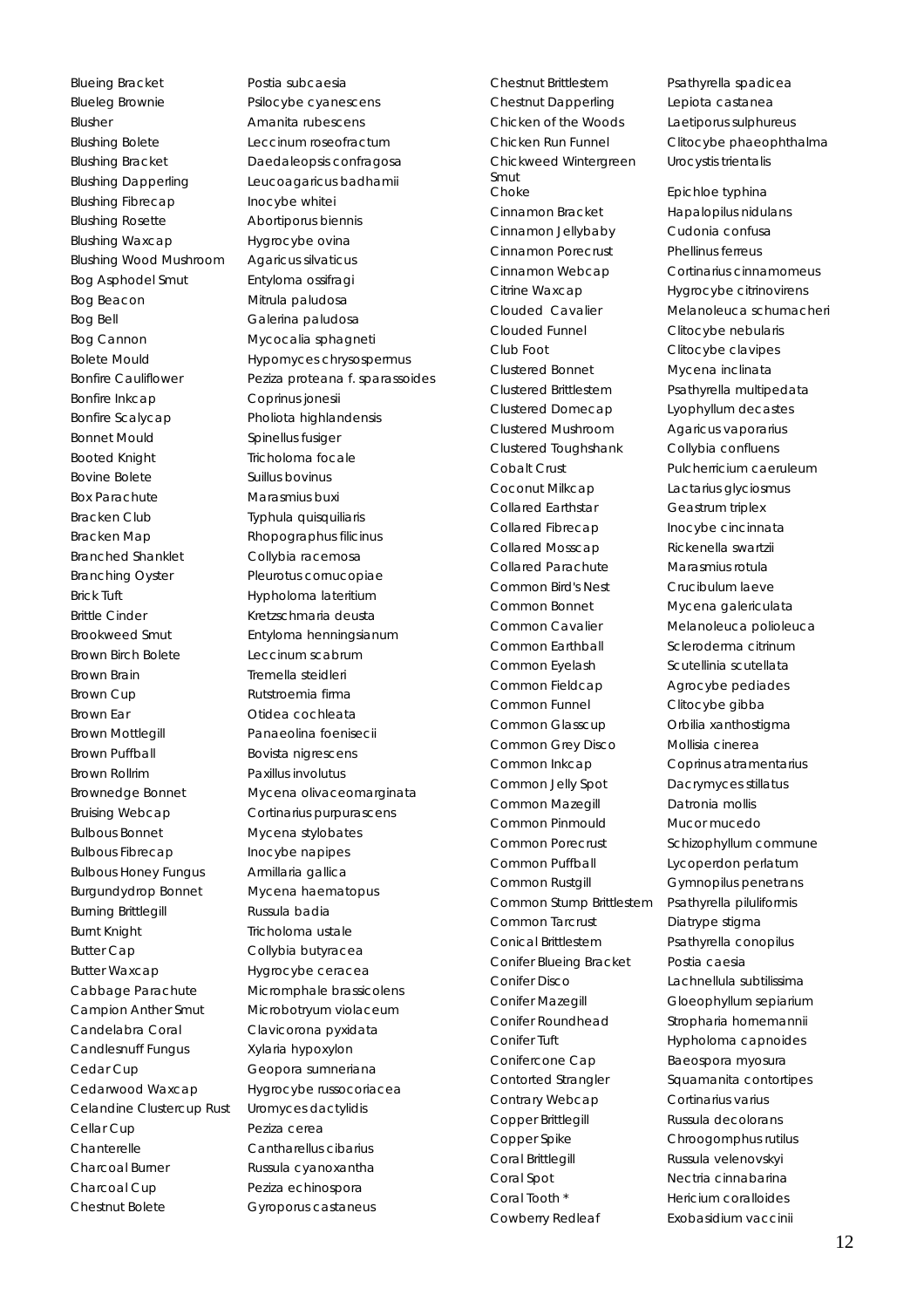Cow-wheat Clustercup Rust Puccinia nemoralis Crab Brittlegill **Russula xerampelina** Crazed Cap **Dermoloma** cuneifolium Cream Pinkgill Entoloma sericellum Crested Coral Clavulina coralloides Crested Hair-grass Rust Puccinia longissima Crimson Waxcap Hygrocybe punicea Crowded Brittlegill Russula densifolia Crowned Tooth Sarcodon regalis Crystal Brain **Exidia** nucleata Cucumber Cap Macrocystidia cucumis Cultivated Mushroom Agaricus bisporus Curry Milkcap Lactarius camphoratus Cushion Bracket Phellinus pomaceus Dappled Webcap Cortinarius bolaris Dark Club Clavaria greletii Dark Fieldcap Agrocybe erebia Dark Honey Fungus **Armillaria ostoyae** Darkening Brittlegill Russula vinosa Date Waxcap \* The Hygrocybe spadiceal Dawn Brittlegill **Russula** aurora Dead Man's Fingers Xylaria polymorpha Dead Moll's Fingers Xylaria longipes Deadly Fibrecap Inocybe erubescens Deadly Webcap Cortinarius rubellus Deathcap **Amanita phalloides** Deceiver **Laccaria laccata** Deceiving Bolete Boletus queletii Deceiving Knight Tricholoma sejunctum Deer Grass Rust Puccinia eriophori Deer Shield Pluteus cervinus Destroying Angel **Amanita virosa** Devil's Bolete Boletus satanas Devil's Fingers Clathrus archeri Devil's Tooth Hydnellum peckii Dewdrop Bonnet Hemimycena tortuosa Dewdrop Dapperling Chamaemyces fracidus Dewdrop Mottlegill Panaeolus acuminatus Dingy Twiglet Simocybe centunculus Dog Stinkhorn Mutinus caninus Dogend **Podostroma alutaceum** Drab Bonnet Mycena aetites Drab Tooth Bankera fuligineoalba Dripping Bonnet Mycena rorida Dripping Slimecap Limacella illinita Drumstick Truffleclub Cordyceps capitata Dry Rot **Serpula lacrymans** Dryad's Saddle Polyporus squamosus Dune Brittlestem Psathyrella ammophila Dune Cannon Mycocalia duriaeana Dune Cup **Peziza ammophila** Dune Inkcap Coprinus ammophilae

Creeping Ladies Tresses Rust Pucciniastrum goodyerae Dark Fanvault Camarophyllopsis hymenocephala Dark Scaled Knight Tricholoma atrosquamosum Dark-purple Earthtongue Geoglossum atropurpureum Deadly Dapperling Lepiota brunneoincarnata Dotted Fanvault Camarophyllopsis atropuncta

Dung Cannon Pilobolus crystallinus Dutch Elm Disease Ophiostoma ulmi Dwarf Bell Galerina pumila Dwarf Earthstar Geastrum schmidelii Dwarf Puffball Bovista pusilla Dwarf Shield Pluteus nanus Dyeball **Pisolithus arrhizus** Dyer's Mazegill Phaeolus schweinitzii Dyer's Webcap Cortinarius fervidus Earpick Fungus **Auriscalpium vulgare** Earthfan Thelephora terrestris Earthy Waxcap Hygrocybe fornicata Earthy Webcap Cortinarius hinnuleus Elastic Oysterling Panellus mitis Elastic Saddle Helvella elastica Elegant Earthstar Geastrum elegans Elfin Saddle Helvella lacunosa Elm Leech Hypsizygus ulmarius Enveloping Crust Sebacina incrustans Ergot Claviceps purpurea Fairy Ring Champignon Marasmius oreades False Morel **Gyromitra** esculenta False Saffron Milkcap Lactarius deterrimus Fatal Dapperling Lepiota subincarnata Feather Stalkball **Convings** Onygena corvina Felt Saddle Helvella macropus Felted Twiglet Tubaria conspersa Fen Puffball \* Bovista paludosa Fenugreek Milkcap Lactarius helvus Field Bird's Nest Cyathus olla Field Blewit **Lepista saeva** Field Earthstar Geastrum campestre Field Mushroom Agaricus campestris Fiery Milkcap Lactarius pyrogalus Firerug Inkcap Coprinus domesticus Firesite Funnel Faerberia carbonaria Flaming Scalycap Pholiota flammans Fleecy Fibrecap Inocybe flocculosa Fleecy Milkcap Lactarius vellereus Flowery Blewit Lepista irina

Dune Waxcap Hygrocybe conicoides Dung Roundhead Stropharia semiglobata Dusky Bolete **Porphyrellus porphyrosporus** Dusky Puffball Lycoperdon nigrescens Earthy Powdercap Cystoderma amianthinum Ebony Cup Pseudoplectania nigrella Egghead Mottlegill Panaeolus semiovatus Elder Whitewash **Hyphodontia sambuci** Fairy Inkcap Coprinus disseminatus False Chanterelle **Hygrophoropsis aurantiaca** False Deathcap **Amanita citrina var.** alba False Deathcap **Amanita citrina var. citrina** False Parasol Chlorophyllum molybdites False Truffle Elaphomyces granulatus Felted Pinkgill **Entoloma** griseocyaneum Fibrous Waxcap **Hygrocybe intermedia** Flask Earthstar Geastrum lageniforme Flat Oysterling Crepidotus applanatus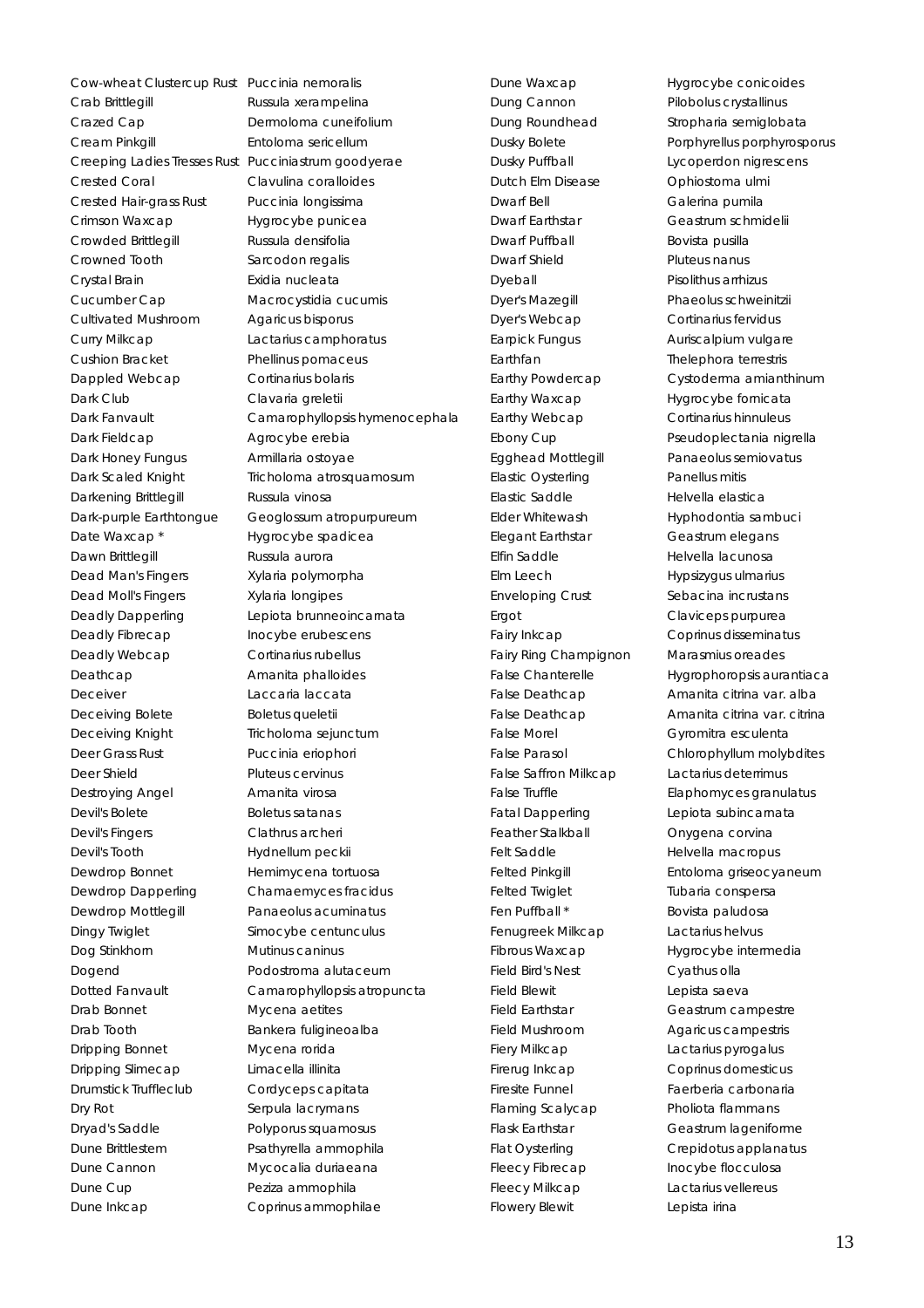Fluted Bird's Nest Cyathus striatus Fly Agaric **Amanita muscaria** Foetid Parachute Micromphale foetidum Fool's Conecap Conocybe filaris Fool's Funnel Clitocybe rivulosa Fool's Webcap Cortinarius orellanus Foxy Bolete Leccinum vulpinum Foxy Fibrecap Inocybe vulpinella Fragile Amanita **Amanita** Fragile Amanita Fragile Brittlegill Russula fragilis Fragrant Funnel Clitocybe fragrans Freckled Dapperling Lepiota aspera Freckled Webcap Cortinarius spilomeus Fringed Polypore Polyporus ciliatus Frosty Bonnet Mycena adscendens Frosty Fibrecap Inocybe maculata Frosty Funnel Clitocybe phyllophila Frosty Webcap Cortinarius hemitrichus Fruity Brittlegill **Russula queletii** Fruity Fibrecap Inocybe bongardii Funeral Bell Galerina marginata Fused Tooth Phellodon confluens Garland Roundhead Stropharia coronilla Garlic Parachute Marasmius alliaceus Gassy Webcap Cortinarius traganus Geranium Brittlegill Russula fellea Ghost Bolete Leccinum holopus Ghost Shield Pluteus pellitus Giant Knight \* Tricholoma colossus Giant Polypore Meripilus giganteus Giant Puffball Calvatia gigantea Gilded Bolete **Aureoboletus gentilis** Gilded Brittlegill Russula aurea Gilded Domecap<sup>\*</sup> Lyophyllum favrei Girdled Dapperling Lepiota boudieri Girdled Knight Tricholoma cingulatum Girdled Webcap Cortinarius trivialis Glistening Inkcap Coprinus micaceus Glutinous Waxcap Hygrocybe glutinipes Goblet Parachute Marasmiellus vaillantii Gold Flecked Woodwax Hygrophorus chrysodon Gold Tooth Hydnellum auratile Golden Bootleg Phaeolepiota aurea Golden Brittlegill **Russula risigallina** Golden Chanterelle Cantharellus aurora Golden Cup Caloscypha fulgens Golden Scalycap Pholiota aurivella

Giant Club Clavariadelphus pistillaris Giant Funnel Leucopaxillus giganteus Glazed Cup **Humaria hemisphaerica** Glue Crust **Hymenochaete corrugata** Goatcheese Webcap Cortinarius camphoratus Goblet Pseudoclitocybe cyathiformis Goblet Waxcap Hygrocybe cantharellus Golden Bolete Buchwaldoboletus hemichrysus Golden Gilled Bolete Phylloporus rhodoxanthus Golden Navel Chrysomphalina chrysophylla Golden Spindles Clavulinopsis fusiformis

Golden Waxcap Hygrocybe chlorophana Goldleaf Shield Pluteus romellii Goliath Webcap Cortinarius praestans Grassland Puffball **Lycoperdon lividum** Greasy Green Brittlegill Russula heterophylla Great Pignut Rust Puccinia bulbocastani Green Brittlegill **Russula** aeruginea Green Dapperling Lepiota grangei Green Hazelcup **Encoelia glauca** Green Webcap Cortinarius scaurus Greencracked Brittlegill Russula virescens Greenflush Fibrecap Inocybe corydalina Greenfoot Fibrecap Inocybe calamistrata Greenfoot Tooth Sarcodon glaucopus Greenspored Dapperling Melanophyllum eyrei Grey Coral Clavulina cinerea Grey Knight Tricholoma terreum Grey Milkcap Lactarius vietus Grey Puffball Bovista plumbea Grey Spotted Amanita Amanita spissa Grey Tooth Phellodon melaleucus Grey Veiled Amanita **Amanita** porphyria Grey Waxcap Hygrocybe lacma Greyling Bracket Postia tephroleuca Grisette **Amanita vaginata** Grooved Bonnet Mycena polygramma Hairy Bracket Trametes hirsuta Hairy Curtain Crust Stereum hirsutum Hairy Earthtongue Trichoglossum hirsutum Hairy Leg Bell Galerina vittiformis Hairy Parachute Crinipellis scabella Handsome Club Clavulinopsis laeticolor Hare's Ear Otidea onotica Hare'sfoot Inkcap Coprinus lagopus Hazel Bracket Skeletocutis nivea Hazel Woodwart Hypoxylon fuscum Heath Navel Omphalina ericetorum Heath Puffball Lycoperdon ericaeum Heath Waxcap Hygrocybe laeta Hen of the Woods Grifola frondosa Herald of Winter **Hygrophorus hypothejus** Hog's Fennel Rust Puccinia rugulosa Hollow Bolete Suillus cavipes Holly Parachute Marasmius hudsonii Holly Speckle Trochila ilicina Honey Fungus Armillaria mellea Honey Pinkgill Entoloma cetratum Honey Waxcap Hygrocybe reidii Honey Webcap Cortinarius talus Hoof Fungus / Tinder Bracket Fomes fomentarius Horn Stalkball **Conversion** Onygena equina Horse Mushroom Agaricus arvensis Horsehair Parachute Marasmius androsaceus Hotfoot Webcap Cortinarius bulliardii

Green Elfcup Chlorociboria aeruginascens Hazel Bolete **Leccinum** pseudoscabrum Hazel Gloves Hypocreopsis rhododendri Horn of Plenty Craterellus cornucopioides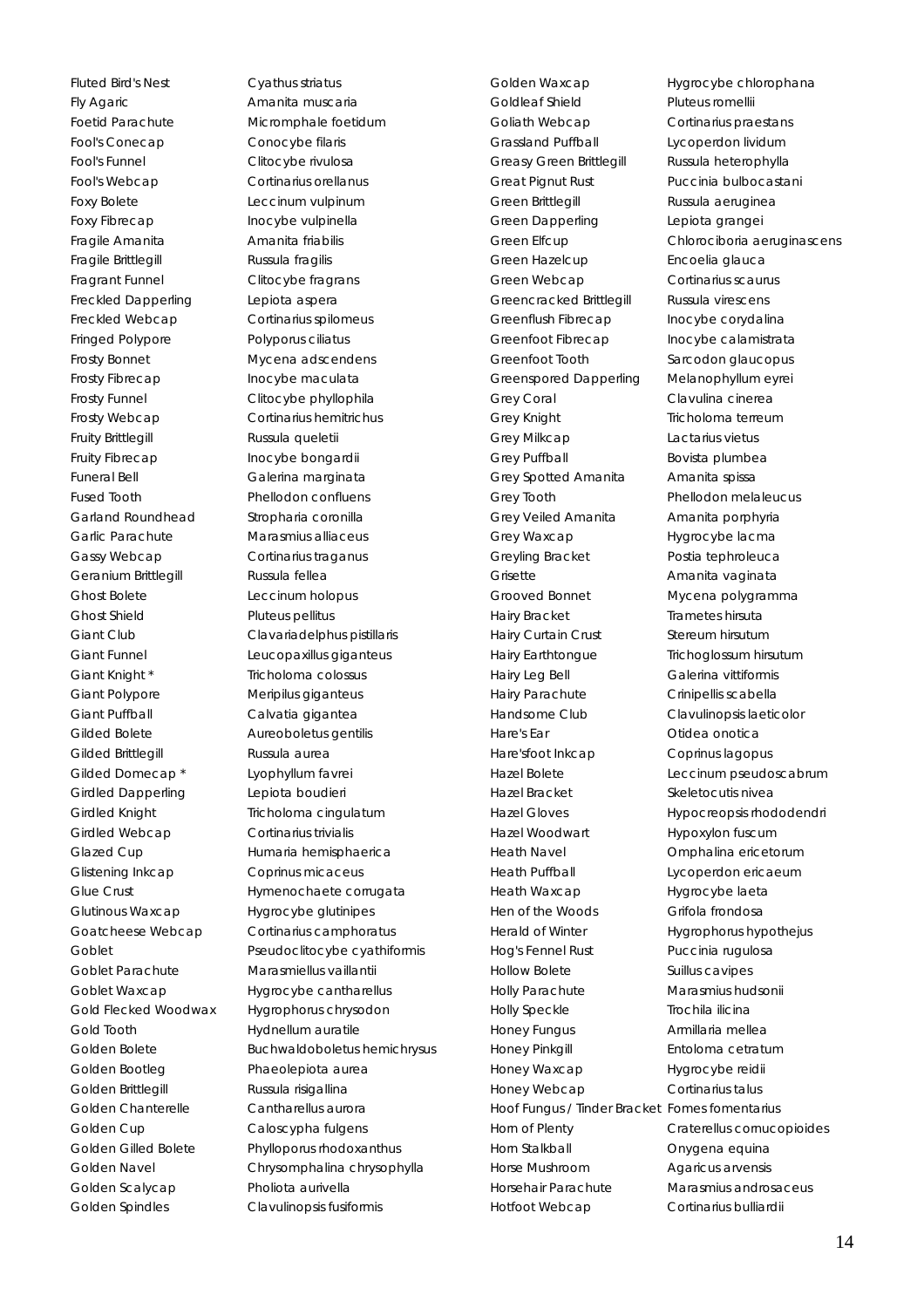Humpback Brittlegill Russula caerulea Humpback Inkcap Coprinus acuminatus Indigo Pinkgill Entoloma chalybaeum Inkstain Bolete Boletus pulverulentus Inky Mushroom Agaricus moelleri Iodine Bolete Boletus impolitus Iodine Bonnet Mycena filopes Ivory Bonnet Mycena flavoalba Ivory Coral **Ramariopsis kunzei** Ivory Funnel Clitocybe dealbata Ivory Woodwax Hygrophorus eburneus Jack O'Lantern Omphalotus illudens Jacob's Ladder Rust Puccinia polemonii Jelly Ear Auricularia auricula-judae Jelly Rot Phlebia tremellosa Jelly Tooth Pseudohydnum gelatinosum Jellybaby Leotia lubrica Jewelled Amanita Amanita gemmata King Alfred's Cakes / Cramp Daldinia concentrica Balls Lacquered Bracket **Ganoderma lucidum** Larch Bolete Suillus grevillei Larch Disco Lachnellula occidentalis Larch Knight Tricholoma psammopus Larch Woodwax Hygrophorus lucorum Layered Cup Peziza varia Leaf Parachute Marasmius epiphyllus Leafy Brain Tremella foliacea Lemon Disco Bisporella citrina Lentil Shanklet Collybia tuberosa Leopard Earthball Scleroderma areolatum Lilac Bonnet Mycena pura Lilac Dapperling Cystolepiota bucknallii Lilac Domecap Calocybe onychina Lilac Fibrecap Inocybe geophylla var. lilacina Lilac Leg Fibrecap Inocybe griseolilacina Lilac Mushroom Agaricus porphyrizon Lilac Oysterling Panus conchatus Lilac Pinkgill Entoloma porphyrophaeum Lilacscale Milkcap Lactarius spinosulus Lion Shield Pluteus leoninus Liver Milkcap Lactarius hepaticus Livid Pinkgill Entoloma sinuatum Lumpy Bracket Trametes gibbosa Lurid Bolete Boletus luridus Macro Mushroom Agaricus urinascens Magic Mushroom / Liberty Cap Magpie Inkcap Coprinus picaceus Marram Oyster Hohenbuehelia culmicola Marsh Honey Fungus Armillaria ectypa Matt Bolete Boletus pruinatus Matt Knight Tricholoma imbricatum Matt Woodwax Hygrophorus penarius Meadow Coral Clavulinopsis corniculata Meadow Oat-grass Rust Puccinia pratensis Meadow Puffball Vascellum pratense

Psilocybe semilanceata

Maidenhair Rust **Hyalopsora adianti-capilli-veneris** Meadow Waxcap Hygrocybe pratensis

Mealy Bonnet Mycena cinerella Mealy Frosted Funnel Clitocybe ditopus Mealy Funnel Clitocybe vibecina Mealy Pinkgill Entoloma prunuloides Mealy Tooth Hydnellum ferrugineum Mild Milkcap Lactarius subdulcis Milk White Brittlegill Russula delica Milking Bonnet Mycena galopus Milky Bonnet Hemimycena lactea Milky Conecap Conocybe albipes Mitre Inkcap Coprinus episcopalis Moon Carrot Rust Puccinia libanotidis Moor Club Clavaria argillacea Morel Morchella esculenta Mosaic Puffball Handkea utriformis Moss Bell Galerina hypnorum Moss Club Clavulinopsis vernalis Moss Oysterling **Arrhenia** acerosa Mottled Bolete **Leccinum variicolor** Mountain Avens Mildew Sphaerotheca volkartii Mountain Brownie Psilocybe montana Mountain Grisette **Amanita nivalis** Mountain Sorrel Rust Puccinia oxyriae Mousepee Pinkgill **Entoloma** incanum Mudwort Smut Doassansia limosellae Nail Fungus Poronia punctata Netted Crust **Byssomerulius corium** Netted Fieldcap Bolbitius reticulatus Nettle Clustercup Rust Puccinia caricina Nettle Rash Leptosphaeria acuta Nitrous Bonnet Mycena leptocephala Nitrous Waxcap Hygrocybe nitrata Northern Bilberry Redleaf Exobasidium expansum Oak Bolete Boletus appendiculatus Oak Bracket Inonotus dryadeus Oak Mazegill **Daedalea** quercina Oak Pin Cudoniella acicularis Oak Polypore Piptoporus quercinus Oak Woodwax Hygrophorus nemoreus Oakbug Milkcap Lactarius quietus Oakleaf Cup Rutstroemia sydowiana Ochre Aldercap Naucoria escharioides Ochre Brittlegill Russula ochroleuca Ochre Coral **Ramaria decurrens** Ochre Cushion Hypocrea pulvinata Oilslick Brittlegill Russula ionochlora Oily Waxcap Hygrocybe quieta Oldrose Bolete Boletus rhodopurpureus Olive Brittlegill **Russula olivacea** Olive Brownie **Hypholoma** myosotis

Mealy Bigfoot Webcap Cortinarius caerulescens Mealy Meadowcap Porpoloma metapodium Medusa Brittlestem Psathyrella caput-medusae Midnight Disco Pachyella violaceonigra Mountain Waxcap Hygrocybe salicis-herbaceae Nut Disco Hymenoscyphus fructigenus Oak Curtain Crust Hymenochaete rubiginosa Old Man of the Woods Strobilomyces strobilaceus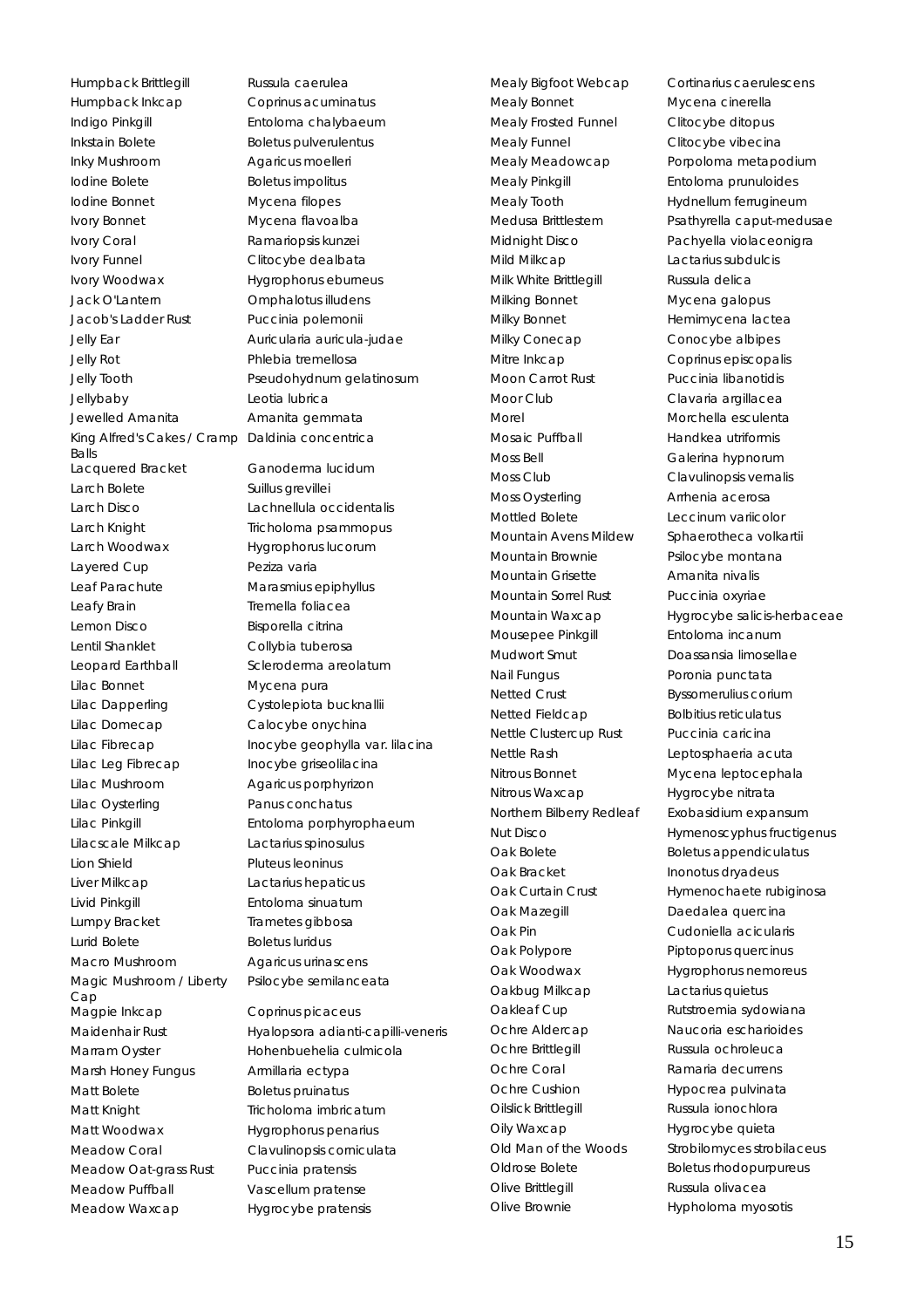Olive Oysterling Panellus serotinus Olive Webcap Cortinarius atrovirens Orange Birch Bolete Leccinum versipelle Orange Bonnet Mycena acicula Orange Chanterelle Cantharellus friesii Orange Cup Melastiza chateri Orange Grisette **Amanita** crocea Orange Knight Tricholoma aurantium Orange Milkcap Lactarius aurantiacus Orange Mosscap Rickenella fibula Orange Oak Bolete Leccinum quercinum Orange Peel Fungus Aleuria aurantia Orange Webcap Cortinarius mucosus Oyster Mushroom Pleurotus ostreatus Oyster Rollrim Tapinella panuoides Palamino Cup Peziza repanda Pale Bolete Boletus fechtneri Pale Bramble Rust Kuehneola uredinis Pale Milkcap Lactarius pallidus Pale Oyster Pleurotus pulmonarius Panthercap Amanita pantherina Papillate Pinkgill **Entoloma** papillatum Parasol Macrolepiota procera Parrot Waxcap Hygrocybe psittacina Pear Fibrecap Inocybe pyriodora Pearly Parachute Marasmius wynnei Peat Brownie Hypholoma udum Peeling Oysterling Crepidotus mollis Pelargonium Webcap Cortinarius paleaceus Penny Bun / Cep Boletus edulis Pepper Pot Myriostoma coliforme Peppery Bolete Chalciporus piperatus Peppery Milkcap Lactarius piperatus Persistent Waxcap **Hygrocybe persistens** Petticoat Brittlestem Psathyrella artemisiae Piggyback Rosegill Volvariella surrecta Piggyback Shanklet Collybia cirrhata Pig's Ear Gomphus clavatus Pimple Pinkgill **Entoloma** hebes Pine Bolete Boletus pinophilus Pine Firefungus Rhizina undulata Pine Milkcap Lactarius musteus Pine Needle Split Lophodermium pinastri Pinecone Cap Strobilurus tenacellus Pink Bonnet Mycena rosella

Olive Earthtongue Microglossum olivaceum Orange Tooth Hydnellum aurantiacum Orange Waxcap Hygrocybe aurantiosplendens Pale Brittlestem Psathyrella candolleana Pale Stagshorn Calocera pallidospathulata Pale Waxcap Hygrocybe pratensis var. pallida Parasitic Bolete Pseudoboletus parasiticus Pearly Powdercap Cystoderma carcharias Pearly Webcap Cortinarius alboviolaceus Pedicel Puffball **Lycoperdon caudatum** Peppery Roundhead Stropharia pseudocyanea Pestle Puffball Handkea excipuliformis Petticoat Mottlegill Panaeolus papilionaceus

Pink Domecap Calocybe carnea Pinkedge Bonnet Mycena capillaripes Pinkmottle Woodwax Hygrophorus russula Pipe Club Macrotyphula fistulosa Plain Earthtongue Geoglossum umbratile Pleated Inkcap Coprinus plicatilis Plums and Custard Tricholomopsis rutilans Pocket Plum Taphrina pruni Pointed Club Clavaria acuta Poplar Bracket Oxyporus populinus Poplar Fieldcap Agrocybe cylindracea Poplar Knight Tricholoma populinum Potato Earthball Scleroderma bovista Pouch Cup **Peziza** saccardiana Pouched False Morel **Gyromitra infula** Powdery Brittlegill Russula parazurea Primrose Brittlegill Russula sardonia Prunes and Custard Tricholomopsis decora Purple Brittlegill Russula atropurpurea Purple Jellydisc **Ascocoryne sarcoides** Purple Spindles Clavaria purpurea Purple Stocking Webcap Cortinarius stillatitius Purple Swamp Brittlegill Russula nitida Purplepore Bracket Trichaptum abietinum Rancid Bonnet Mycena olida Rancid Greyling Tephrocybe rancida Rayed Earthstar Geastrum quadrifidum Red Banded Webcap Cortinarius armillatus Red Cage Clathrus ruber Red Cracking Bolete Boletus chrysenteron Red Edge Brittlestem Psathyrella corrugis Redlead Roundhead Stropharia aurantiaca Redleg Club Typhula erythropus Redleg Jellybaby Cudonia circinans Redleg Toughshank Collybia erythropus Ringed Conecap Conocybe arrhenii Ringless Honey Fungus Armillaria tabescens Robust Bracket Phellinus robustus Roothole Rosette Stereopsis vitellina Rooting Bolete Boletus radicans Rooting Poisonpie Hebeloma radicosum Rooting Puffball Bovistella radicata Rooting Shank Xerula radicata Rootlet Brittlestem Psathyrella microrhiza Rose Spindles Clavaria rosea Rosso Coral **Ramaria** botrytis

Pink Waxcap \* Fink Waxcap \* Hygrocybe calyptriformis Plantpot Dapperling Leucocoprinus birnbaumii Poisonpie Hebeloma crustuliniforme Porcelain Fungus **Oudemansiella mucida** Potato Blight Phytophthora infestans Powdercap Strangler Squamanita paradoxa Powdery Piggyback Asterophora lycoperdoides Red Edge Bonnet Mycena rubromarginata Redspored Dapperling Melanophyllum haematospermum Ridged Tooth **Hydnellum scrobiculatum** Root Rot **Notal Communist Root Rot** Heterobasidion annosum Rooting Brownie **Hypholoma** radicosum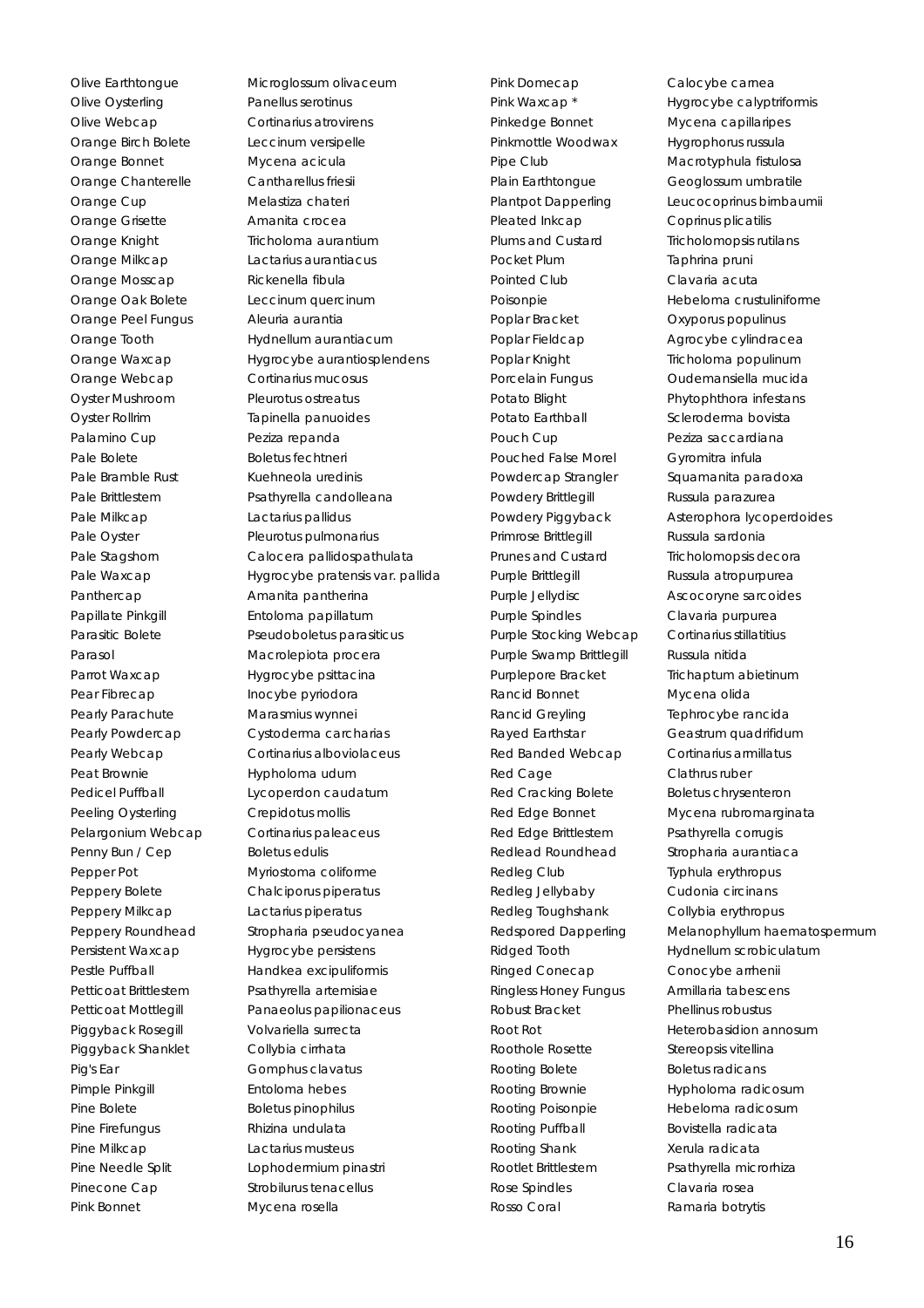Rosy Bonnet Mycena rosea Rosy Brittlegill **Russula rosea** Rosy Crust **Peniophora** incarnata Rosy Goblet Microstoma protracta Rosy Pinkgill **Entoloma** roseum Rosy Spike Gomphidius roseus Rosy Wood Mushroom Agaricus semotus Rosy Woodwax Hygrophorus pudorinus Royal Bolete Boletus regius Ruby Bolete Boletus rubellus Rufous Milkcap Lactarius rufus Rush Disco Lachnum apalum Russet Brittlegill Russula mustelina Russet Rootshank Phaeocollybia lugubris Russet Toughshank Collybia dryophila Rusty Porecrust **Phellinus ferruginosus** Rusty Woodwart **Hypoxylon rubiginosum** Saffron Bolete Leccinum crocipodium Saffron Milkcap Lactarius deliciosus Saffrondrop Bonnet Mycena crocata Salmon Salad Guepinia helvelloides Sand Deceiver **Laccaria maritima** Sand Fibrecap Inocybe arenicola Sand Stinkhorn Phallus hadriani Sandy Stiltball Battarrea phalloides Satin Shield Pluteus plautus Scaly Fibrecap Inocybe hystrix Scaly Knight Tricholoma vaccinum Scaly Rustgill Gymnopilus sapineus Scaly Sawgill **Neolentinus lepideus** Scaly Tooth Sarcodon imbricatus Scaly Webcap Cortinarius pholideus Scaly Wood Mushroom Agaricus langei Scarlet Bonnet Mycena adonis Scarlet Brittlegill Russula pseudointegra Scarlet Caterpillarclub Cordyceps militaris Scarlet Elfcup Sarcoscypha austriaca Scarlet Splash Cytidia salicina Scarlet Waxcap Hygrocybe coccinea Scarletina Bolete Boletus luridiformis Scented Knight Tricholoma apium Scurfy Brittlegill **Russula melzeri** Scurfy Deceiver **Laccaria proxima** Scurfy Fibrecap Inocybe petiginosa Scurfy Twiglet Tubaria furfuracea Scurvy-grass Rust Puccinia eutremae Sea Holly Smut Entyloma eryngii Semifree Morel Mitrophora semilibera Sepia Bolete Boletus porosporus Sepia Brittlegill Russula sororia Sepia Pinkgill Entoloma jubatum Sepia Webcap Cortinarius decipiens Sessile Earthstar Geastrum fimbriatum Shaggy Bracket Inonotus hispidus Shaggy Inkcap / Lawyer's Wig

Salmon Bracket Hapalopilus salmonicolor Scaly Earthball Scleroderma verrucosum Scaly Stalkball **Tulostoma melanocyclum** Coprinus comatus

Shaggy Scalycap Pholiota squarrosa Shield Dapperling Lepiota clypeolaria Shield Pinkgill **Entoloma** clypeatum Sickener Russula emetica Silky Fibrecap Inocybe fibrosa Silky Pinkgill **Entoloma** sericeum Slender Brittlegill Russula gracillima Slender Club Macrotyphula juncea Slender Waxcap Hygrocybe radiata Slimy Waxcap Hygrocybe irrigata Slimy Webcap Cortinarius mucifluus Slippery Jack Suillus luteus Small Stagshorn Calocera cornea Smoky Bracket Bjerkandera adusta Smoky Cavalier Melanoleuca exscissa Smoky Roundhead Stropharia inuncta Smoky Spindles Clavaria fumosa Snakeskin Grisette **Amanita ceciliae** Snapping Bonnet Mycena vitilis Snowy Disco Lachnum virgineum Snowy Inkcap Coprinus niveus Snowy Waxcap Hygrocybe virginea Soft Puffball **Lycoperdon molle** Sooty Milkcap Lactarius fuliginosus Southern Bracket Ganoderma australe Spangle Waxcap **Hygrocybe insipida** Spectacular Rustgill Gymnopilus junonius Sphagnum Greyling Tephrocybe palustris Spignel Rust Nyssopsora echinata Spike Rush Smut Ustilago marina Spindle Toughshank Collybia fusipes Splendid Webcap Cortinarius splendens Split Fibrecap Inocybe rimosa Split Porecrust Schizopora paradoxa Splitpea Shanklet Collybia cookei Spotted Toughshank Collybia maculata

Shaggy Parasol Macrolepiota rhacodes Sheathed Woodtuft Kuehneromyces mutabilis Shooting Star Sphaerobolus stellatus Silky Piggyback Asterophora parasitica Silky Rosegill **Volvariella bombycina** Silverleaf Fungus Chondrostereum purpureum Sinuous Chanterelle Pseudocraterellus sinuosus Skullcap Dapperling Leucocoprinus brebissonii Slate Bolete **Leccinum duriusculum** Slender Parasol Macrolepiota mastoidea Slimy Spike Gomphidius glutinosus Smoked Oysterling Resupinatus applicatus Smoky Domecap Lyophyllum gangraenosum Snakeskin Brownie Hypholoma marginatum Snaketongue Truffleclub Cordyceps ophioglossoides Soapy Knight Tricholoma saponaceum Solitary Amanita **Amanita** echinocephala Sphagnum Brownie Hypholoma elongatum Spiny Puffball **Lycoperdon echinatum** Splendid Waxcap Hygrocybe splendidissima Spring Brittlestem Psathyrella spadiceogrisea Spring Cavalier Melanoleuca cognata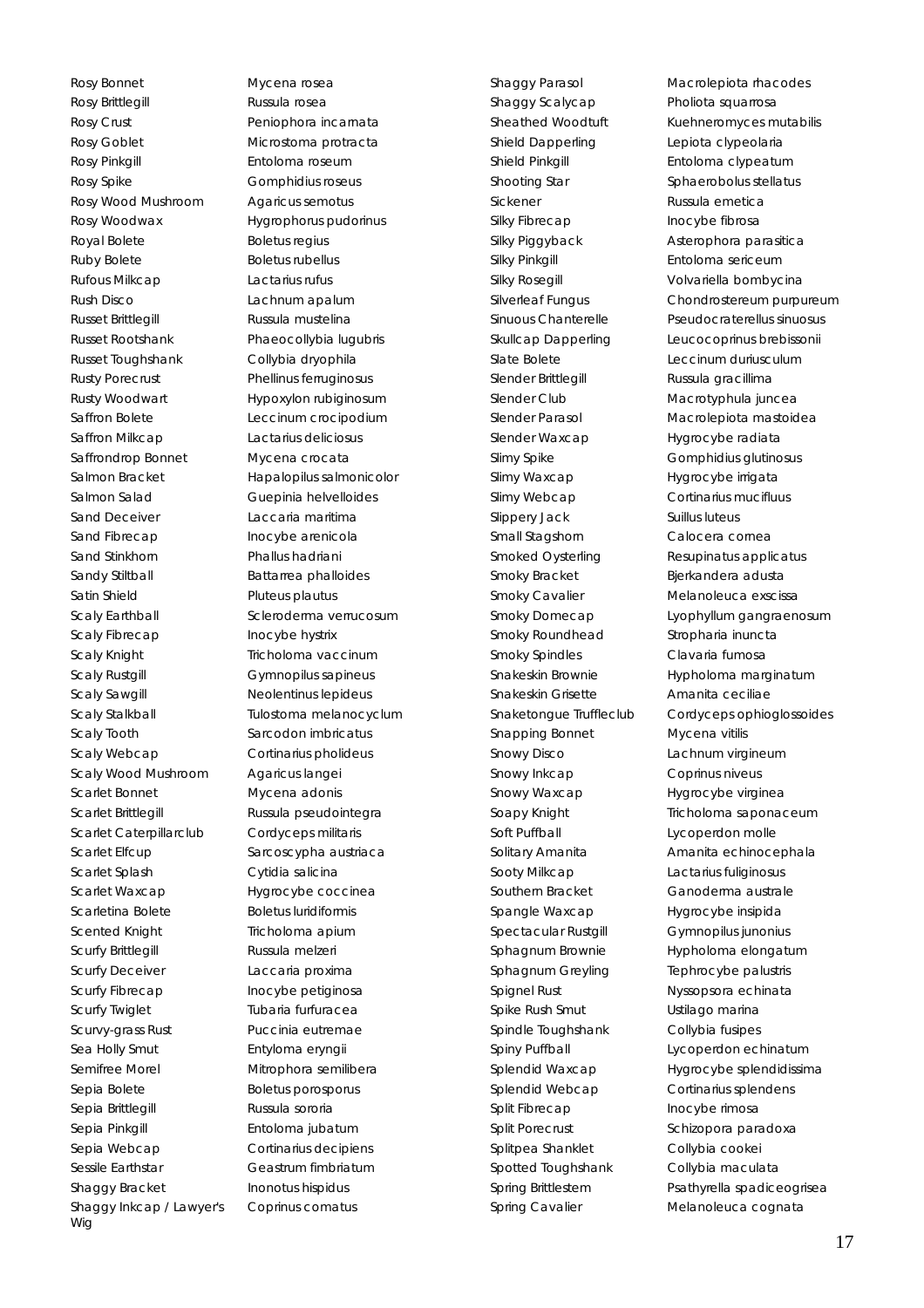Spring Fieldcap **Agrocybe praecox** Spring Hazelcup Encoelia furfuracea Spring Pin Cudoniella clavus Spruce Tooth Bankera violascens Sprucecone Cap Strobilurus esculentus St. George's Mushroom Calocybe gambosa Stalked Bonfire Cup **Geopyxis carbonaria** Stalked Rosette Cotylidia undulata Star Dapperling Lepiota helveola Star Fibrecap Inocybe asterospora Steppe Puffball Lycoperdon decipiens Sticky Bolete Suillus viscidus Sticky Sawgill Neolentinus adhaerens Sticky Scalycap Pholiota gummosa Stinkhorn Phallus impudicus Stinking Brittlegill **Russula foetens** Stinking Dapperling Lepiota cristata Stinking Earthfan Thelephora palmata Stocking Webcap Cortinarius torvus Strathy Strangler Squamanita pearsonii Straw Club Clavaria straminea Straw Fibrecap Inocybe cookei Striate Aldercap Naucoria striatula Striate Earthstar Geastrum striatum Stump Puffball **Lycoperdon pyriforme** Suede Bolete Boletus subtomentosus Sulphur Knight Tricholoma sulphureum Sulphur Tuft **Hypholoma** fasciculare Summer Bolete Boletus reticulatus Summer Truffle Tuber aestivum Sunset Webcap Cortinarius limonius Sycamore Tarspot Rhytisma acerinum Tan Ear Otidea alutacea Tawny Bolete Boletus moravicus Tawny Funnel **Lepista flaccida** Tawny Grisette **Amanita fulva** Tawny Milkcap Lactarius fulvissimus Terracotta Hedgehog Hydnum rufescens The Flirt **Russula vesca** The Gypsy **Rozites** caperatus The Miller Clitopilus prunulus The Pretender Boletus pseudoregius The Prince Agaricus augustus Thimble Morel Verpa conica Thyme Rust **Puccinia thymi** Tiered Tooth \* Hericium cirrhatum Tiger's Eye Coltricia perennis Tiny Earthstar Geastrum minimum Toad's Ear **Channel Communist Communist Communist Communist Communist Communist Communist Communist Communist Communist Communist Communist Communist Communist Communist Communist Communist Communist Communist Communist Co** Toothed Crust Basidioradulum radula Toothed Cup Tarzetta cupularis

Star Pinkgill Entoloma conferendum Stinking Parachute Micromphale perforans Stubble Rosegill Volvariella gloiocephala Surprise Webcap Cortinarius semisanguineus Sweet Poisonpie Hebeloma sacchariolens The Humpback Cantharellula umbonata Toasted Waxcap Hygrocybe colemanniana

Torn Fibrecap Inocybe lacera Trooping Funnel Clitocybe geotropa Tuberous Polypore Polyporus tuberaster Tufted Bracket Phellinus torulosus Turf Mottlegill **Panaeolus fimicola** Turkeytail **Trametes versicolor** Twisted Deceiver Laccaria tortilis Ugly Milkcap Lactarius turpis Umbrella Polypore Polyporus umbellatus Upright Coral **Ramaria stricta** Upright Knight **Tricholoma** stans Variable Brittlegill Russula versicolor Variable Oysterling Crepidotus variabilis Variable Webcap Cortinarius anomalus Veiled Oyster Pleurotus dryinus Veined Shield Pluteus thomsonii Velvet Bolete Suillus variegatus Velvet Brittlegill **Russula violeipes** Velvet Shank Flammulina velutipes Velvet Shield Pluteus umbrosus Vermilion Waxcap **Hygrocybe miniata** Vinegar Cup Helvella acetabulum Violet Bonnet Mycena urania Violet Coral Clavaria zollingeri Violet Domecap Calocybe ionides Violet Webcap Cortinarius violaceus Warted Amanita **Amanita Strobiliformis** Watery Milkcap Lactarius serifluus Weathered Earthstar **Geastrum corollinum** Weeping Bolete Suillus granulatus Wet Rot **Coniophora** puteana White Brain **Exidia thuretiana** White Fibrecap Inocybe geophylla White Knight Tricholoma album White Saddle Helvella crispa White Spindles Clavaria fragilis White Stalkball **Tulostoma** niveum Willow Barkspot Diatrype bullata Willow Bracket Phellinus igniarius Willow Shield Pluteus salicinus

Tripe Fungus Auricularia mesenterica Trumpet Chanterelle Cantharellus tubaeformis Twig Parachute Marasmiellus ramealis Veiled Poisonpie Hebeloma mesophaeum Velvet Rollrim Tapinella atrotomentosa Velvet Tooth Hydnellum spongiosipes Verdigris Navel Omphalina chlorocyanea Violet Bramble Rust Phragmidium violaceum Violet Crowncup Sarcosphaera coronaria Waxy Crust **Vuilleminia comedens** Weeping Widow **Lacrymaria lacrymabunda** White Dapperling Leucoagaricus leucothites White Domecap Lyophyllum connatum White Milking Bonnet Mycena galopus var. candida White Webcap Leucocortinarius bulbiger Whitelaced Shank Megacollybia platyphylla Willow Blister Cryptomyces maximus Willow Gloves Hypocreopsis lichenoides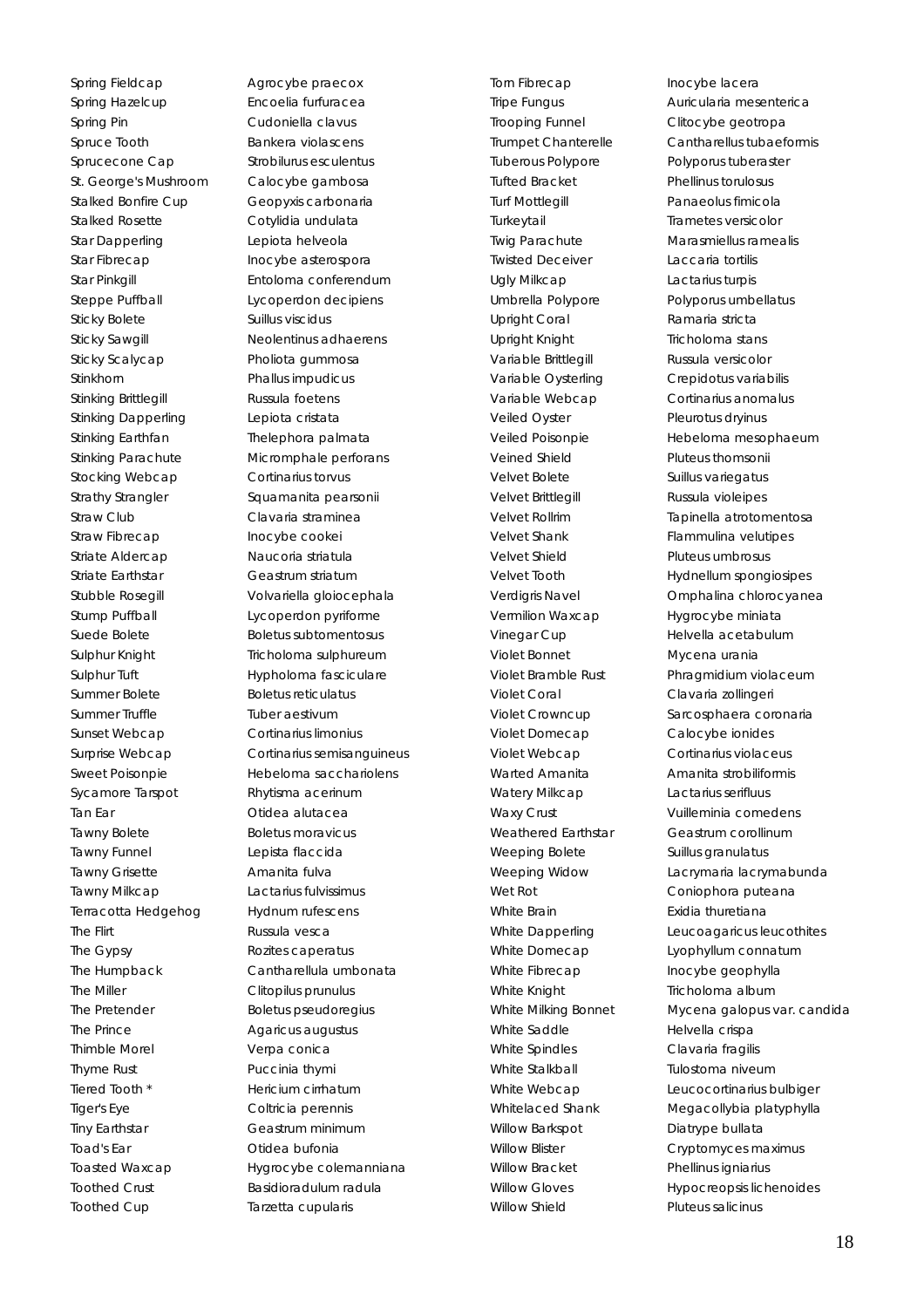Winecork Brittlegill Russula adusta Winter Polypore Polyporus brumalis Winter Stalkball **Tulostoma brumale** Winter Twiglet Tubaria hiemalis Wintergreen Rust Chrysomyxa pirolata Witches' Butter **Exidia glandulosa** Wood Blewit **Lepista nuda** Wood Cauliflower Sparassis crispa Wood Hedgehog Hydnum repandum Wood Mulberry Bertia moriformis Wood Mushroom Agaricus silvicola Wood Oysterling **Melanotus horizontalis** Wood Pinkaill **Entoloma** rhodopolium Wood Woollyfoot Collybia peronata Woolly Fibrecap Inocybe lanuginosa Woolly Milkcap Lactarius torminosus Woolly Rosette Cotylidia pannosa Woolly Tooth Phellodon tomentosus Wrinkled Club Clavulina rugosa Wrinkled Crust Phlebia radiata Wrinkled Peach Rhodotus palmatus Wrinkled Shield Pluteus phlebophorus Yellow Bolete Boletus junquilleus Yellow Brain Tremella mesenterica Yellow Club Clavulinopsis helvola Yellow Cobweb Phlebiella sulphurea Yellow Domecap Calocybe chrysenteron Yellow False Truffle Rhizopogon luteolus Yellow Fan Spathularia flavida Yellow Fieldcap Bolbitius vitellinus Yellow Foot Waxcap Hygrocybe flavipes Yellow Knight Tricholoma equestre Yellow Shield Pluteus chrysophaeus Yellow Stagshorn Calocera viscosa Yellow Stainer **Agaricus xanthodermus** Yellow Star-of-Bethlehem Smut Yellow Swamp Brittlegill Russula claroflava Yellow Webcap Cortinarius delibutus Yellowdrop Milkcap Lactarius chrysorrheus Yellowfoot Brittlestem Psathyrella cotonea Yellowing Brittlegill Russula puellaris Yellowing Cup Peziza succosa Yellowing Curtain Crust Stereum subtomentosum Yellowing Knight Tricholoma scalpturatum Yellowing Oysterling Crepidotus luteolus Yellowleg Bonnet Mycena epipterygia Yew Club Clavicorona taxophila Zoned Rosette \* Podoscypha multizonata Zoned Tooth Hydnellum concrescens

Wood Bolete Buchwaldoboletus lignicola Woolly Oyster **Hohenbuehelia mastrucata** Wrinkled Webcap Cortinarius livido-ochraceus Yellow Bearded Milkcap Lactarius repraesentaneus Ustilago ornithogali Yellowing Woodwax Hygrophorus discoxanthus

19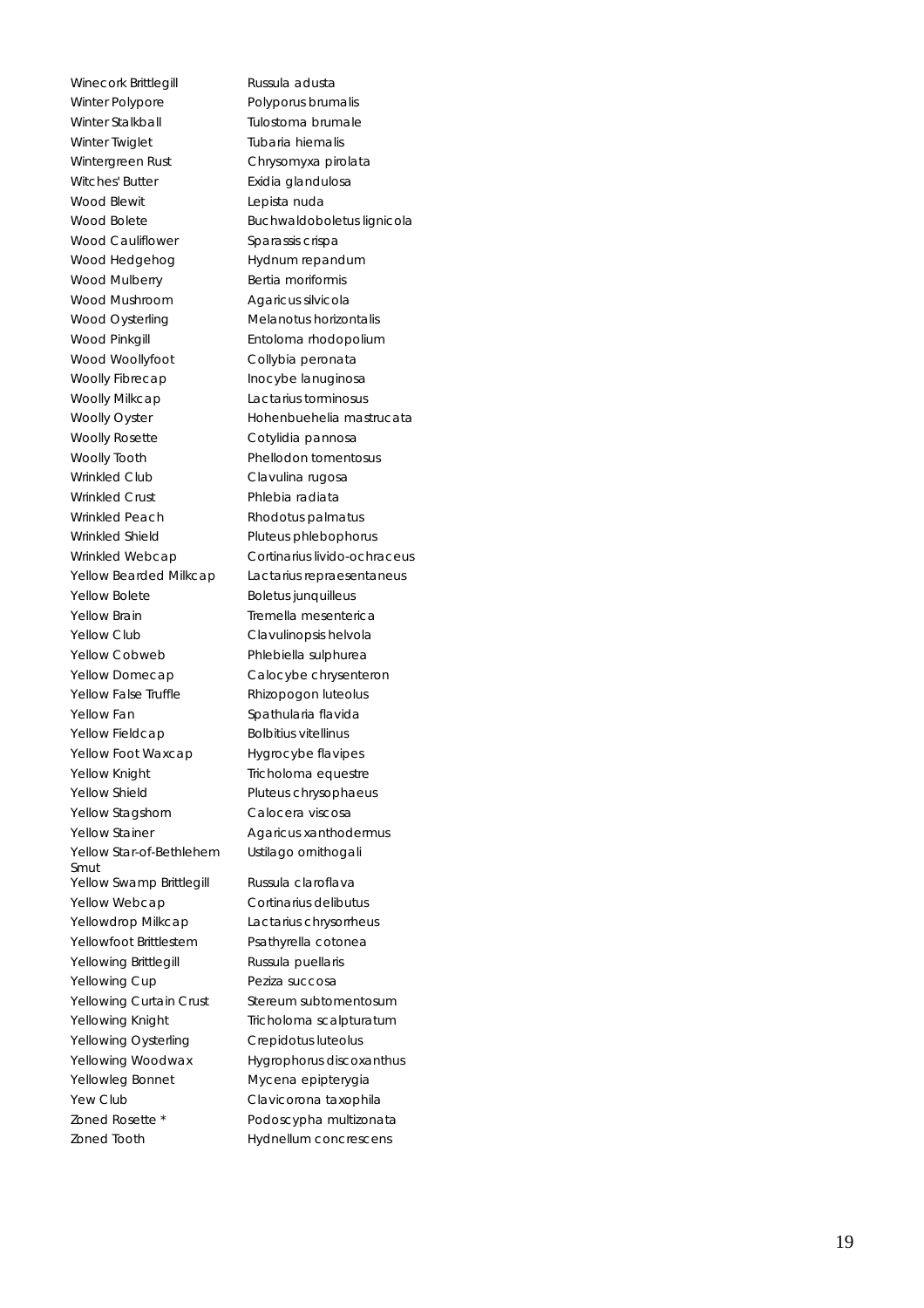### **Recommended English Names – by Genus**

| <b>Current Latin</b><br>name      | English last name                                |
|-----------------------------------|--------------------------------------------------|
| Abortiporus                       | Rosette                                          |
|                                   | Mushroom                                         |
| Agaricus                          |                                                  |
| Agrocybe                          | Fieldcap                                         |
| Aleuria                           | Peel Fungus                                      |
| Amanita                           | Agaric, Amanita, Angel<br>Blusher, Cap, Grisette |
| Armillaria                        | Honey Fungus                                     |
| Arrhenia                          | Oysterling                                       |
| Ascocoryne                        | Jellydisc                                        |
| Asterophora                       | Piggyback                                        |
| Astraeus                          | Earthstar                                        |
| Aureoboletus                      | <b>Bolete</b>                                    |
| Auricularia                       | Tripe Fungus, Ear                                |
| Auriscalpium                      | Earpick Fungus                                   |
| Baeospora                         | Cap                                              |
| Bankera                           | Tooth                                            |
| Basidioradulum                    | Crust                                            |
| Battarrea                         | Stiltball                                        |
| Bertia                            | Mulberry                                         |
| Biscogniauxia                     | Tarcrust                                         |
| Bisporella                        | Disco                                            |
| Bjerkandera                       | <b>Bracket</b>                                   |
| <b>Bolbitius</b>                  | Fieldcap                                         |
| <b>Boletopsis</b>                 | Falsebolete                                      |
| <b>Boletus</b>                    | Bolete, Cep                                      |
| Bovista                           | Puffball                                         |
| Bovistella                        | Puffball                                         |
| <b>Buchwaldoboletus</b>           | Bolete                                           |
| Bulgaria                          | Bulgar                                           |
| <b>Byssomerulius</b>              | Crust                                            |
| Calocera                          | Stagshorn                                        |
| Calocybe                          | Domecap, Mushroom                                |
| Caloscypha                        | Cup                                              |
| Calvatia                          | Fuffball                                         |
|                                   | Fanvault                                         |
| Camarophyllopsis<br>Cantharellula |                                                  |
|                                   | Humpback                                         |
| Cantharellus                      | Chanterelle                                      |
| Chalciporus                       | <b>Bolete</b>                                    |
| Chamaemyces                       | Dapperling                                       |
| Chlorociboria                     | Elfcup                                           |
| Chlorophyllum                     | <b>False Parasol</b>                             |
| Chondrostereum                    | Silverleaf Fungus                                |
| Chroogomphus                      | Spike                                            |
| Chrysomphalina                    | Navel                                            |
| Chrysomyxa                        | Spangle                                          |
| Ciboria                           | Goblet                                           |
| Clathrus                          | Fingers, Cage                                    |
| Clavaria                          | Coral, Club,<br>Spindles                         |
| Clavariadelphus                   | Club                                             |
| Claviceps                         | Ergot                                            |
| Clavicorona                       | Club, Coral                                      |
| Clavulina                         | Coral, Spindles                                  |

| <b>Current Latin</b><br>name | English last name            |
|------------------------------|------------------------------|
| Clavulinopsis                | Spindles, Coral,<br>Club     |
| Clitocybe                    | Foot, Funnel                 |
| Clitopilus                   | Miller                       |
| Collybia                     | Toughshank, Foot, Shanklet   |
| Coltricia                    | Eye                          |
| Coniophora                   | Rot                          |
| Conocybe                     | Conecap                      |
| Coprinus                     | Inkcap, Wig                  |
| Cordyceps                    | Caterpillarclub, Truffleclub |
| Cortinarius                  | Webcap                       |
| Cotylidia                    | Rosette                      |
| Craterellus                  | Plenty                       |
| Crepidotus                   | Oysterling                   |
| Crinipellis                  | Parachute                    |
| Crucibulum                   | Nest                         |
| Cryptomyces                  | <b>Blister</b>               |
| Cudonia                      | Jellybaby                    |
| Cudoniella                   | Pin                          |
| Cyathus                      | <b>Nest</b>                  |
| Cystoderma                   | Powdercap                    |
| Cystolepiota                 | Dapperling                   |
| Cytidia                      | Splash                       |
| Dacrymyces                   | Jellyspot                    |
| Daedalea                     | Mazegill                     |
| Daedaleopsis                 | <b>Bracket</b>               |
| Daldinia                     | Cakes / Balls                |
| Datronia                     | Mazegill                     |
| Dermoloma                    | Cap                          |
| Diatrype                     | Cushion, Spot,<br>Tarcrust   |
| <b>Disciotis</b>             | Cup                          |
| Doassansia                   | Smut                         |
| Dumontinia                   | Cup                          |
| Elaphomyces                  | Truffle                      |
| Encoelia                     | Hazelcup                     |
| Entoloma                     | Pinkgill                     |
| Entyloma                     | Smut                         |
| Epichloe                     | Choke                        |
| Exidia                       | Butter, Brain                |
| Exobasidium                  | Redleaf                      |
| Faerberia                    | Funnel                       |
| Fistulina                    | <b>Beefsteak Fungus</b>      |
| Flammulina                   | Shank                        |
| Fomes                        | Fungus / Bracket             |
| Galerina                     | Bell                         |
| Ganoderma                    | <b>Bracket</b>               |
| Geastrum                     | Earthstar                    |
| Geoglossum                   | Earthtongue                  |
| Geopora                      | Cup                          |
| Geopyxis                     | Cup                          |
| Gloeophyllum                 | Mazegill                     |
| Gomphidius                   | Spike                        |
|                              |                              |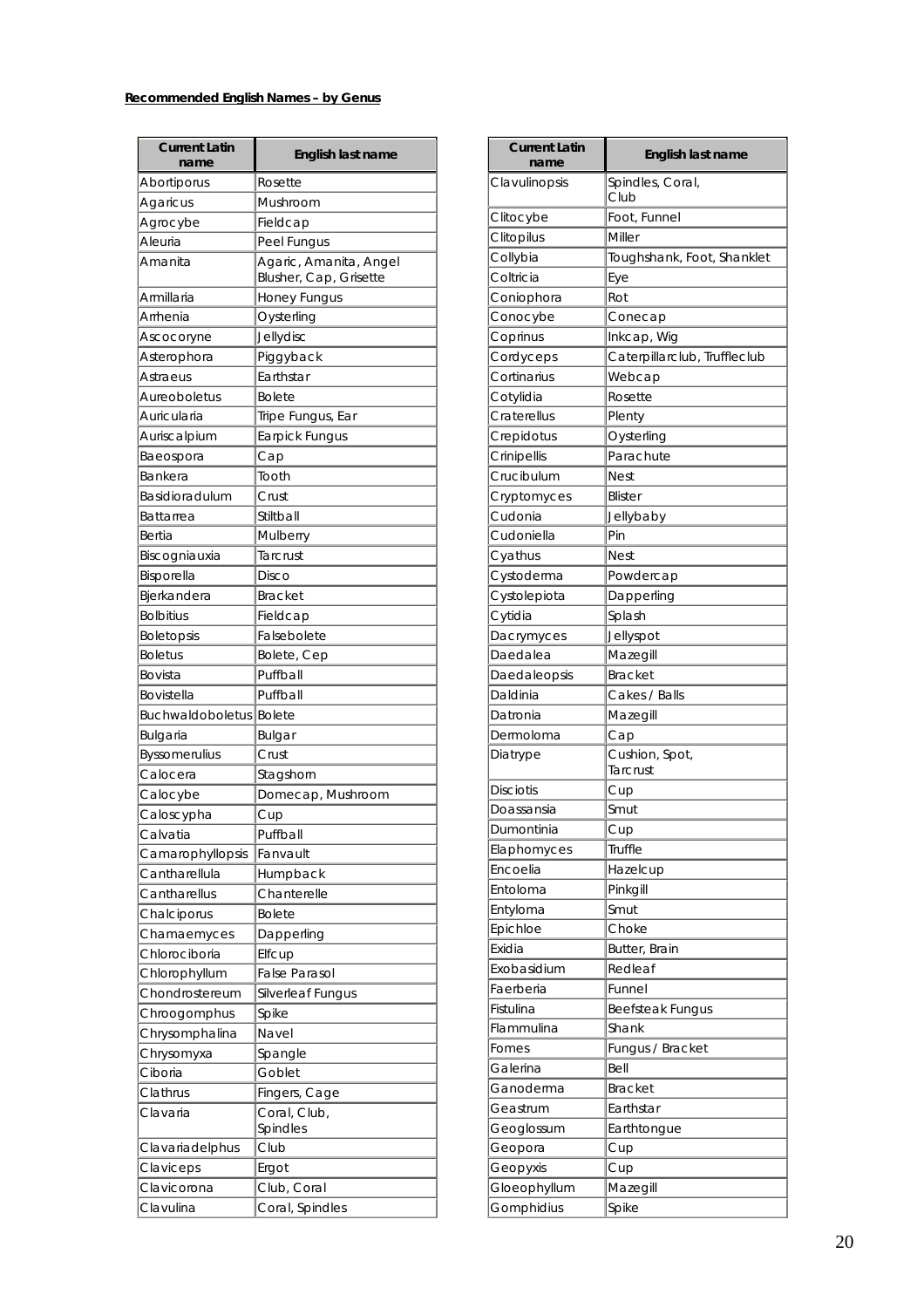| <b>Current Latin</b><br>name | English last name     |
|------------------------------|-----------------------|
| Gomphus                      | Ear                   |
| Grifola                      | Woods                 |
| Guepinia                     | Salad                 |
| Gymnopilus                   | Rustgill              |
| Gyrodon                      | <b>Bolete</b>         |
| Gyromitra                    | <b>False Morel</b>    |
| Gyroporus                    | <b>Bolete</b>         |
| Handkea                      | Puffball              |
| Hapalopilus                  | <b>Bracket</b>        |
| Hebeloma                     | Poisonpie             |
| Helvella                     | Saddle, Cup           |
| Hemimycena                   | <b>Bonnet</b>         |
| Hericium                     | Tooth, Head, Hedgehog |
| Heterobasidion               | Rot                   |
| Hohenbuehelia                | Oyster                |
| Humaria                      | Cup                   |
| Hyalopsora                   | Rust                  |
| Hydnellum                    | Tooth                 |
| Hydnum                       | Hedgehog              |
| Hygrocybe                    | Waxcap                |
| Hygrophoropsis               | Chanterelle           |
| Hygrophorus                  | Woodwax, Winter       |
| Hymenochaete                 | Crust, Curtain Crust  |
| Hymenoscyphus                | Disco                 |
| Hyphodontia                  | Whitewash             |
| Hypholoma                    | Tuft, Brownie         |
| Hypocrea                     | Cushion               |
| Hypocreopsis                 | Gloves                |
| Hypomyces                    | Mould                 |
| Hypoxylon                    | Woodwart              |
| <b>Hypsizyqus</b>            | Leech                 |
| Inocybe                      | Fibrecap              |
| Inonotus                     | <b>Bracket</b>        |
| Ischnoderma                  | <b>Bracket</b>        |
| Jafneadelphus                | Disco                 |
| Kretzschmaria                | Cinder                |
| Kuehneola                    | Rust                  |
| Kuehneromyces                | Woodtuft              |
| Laccaria                     | Deceiver              |
| Lachnellula                  | Disco                 |
| Lachnum                      | Disco                 |
| Lacrymaria                   | Widow                 |
| Lactarius                    | Milkcap               |
|                              | Woods                 |
| Laetiporus<br>Leccinum       | <b>Bolete</b>         |
| Lentinellus                  | Cockleshell           |
|                              |                       |
| Lenzites                     | Mazegill              |
| Leotia                       | Baby                  |
| Lepiota                      | Dapperling            |
| Lepista                      | Blewitt, Funnel       |
| Leptosphaeria                | Rash                  |
| Leucoagaricus                | Dapperling            |

| <b>Current Latin</b> | English last name  |
|----------------------|--------------------|
| name                 |                    |
| Leucocoprinus        | Dapperling         |
| Leucocortinarius     | Webcap             |
| Leucopaxillus        | Funnel             |
| Limacella            | Slimecap           |
| Lophodermium         | Split              |
| Lycoperdon           | Puffball           |
| Lyophyllum           | Domecap            |
| Macrocystidia        | Cap                |
| Macrolepiota         | Parasol            |
| Macrotyphula         | Club               |
| Marasmiellus         | Parachute          |
| Marasmius            | Parachute          |
| Megacollybia         | Shank              |
| Melampsoridium       | Rust               |
| Melanoleuca          | Cavalier           |
| Melanophyllum        | Dapperling         |
| Melanotaenium        | Smut               |
| Melanotus            | Oysterling         |
| Melastiza            | Cup                |
| Meripilus            | Polypore           |
| Microbotryum         | Smut               |
| Microglossum         | Earthtongue        |
| Micromphale          | Parachute          |
| Microstoma           | Goblet             |
| Mitrophora           | Morel              |
| Mitrula              | Beacon             |
| Mollisia             | Disco              |
| Morchella            | Morel              |
| Mucor                | Mould              |
| Mutinus              | Stinkhorn          |
| Mycena               | <b>Bonnet</b>      |
| Mycocalia            | Cannon             |
| Myriostoma           | Pot                |
| Naucoria             | Aldercap           |
| Nectria              | Spot               |
| Neobulgaria          | Jellydisc          |
| <b>Neolentinus</b>   | Sawgill            |
| Nyssopsora           | Rust               |
| Omphalina            | Navel              |
| Omphalotus           | O'Lantern          |
| Onygena              | Stalkball          |
| Ophiostoma           | <b>Elm Disease</b> |
| Orbilia              | Glasscup           |
| Otidea               | Ear                |
| Oudemansiella        | Fungus             |
| Oxyporus             | <b>Bracket</b>     |
| Pachyella            | Disco              |
| Panaeolina           | Mottlegill         |
| Panaeolus            | Mottlegill         |
| Panellus             | Oysterling         |
| Panus                | Oysterling         |
| Paxillus             | Rollrim            |
|                      |                    |